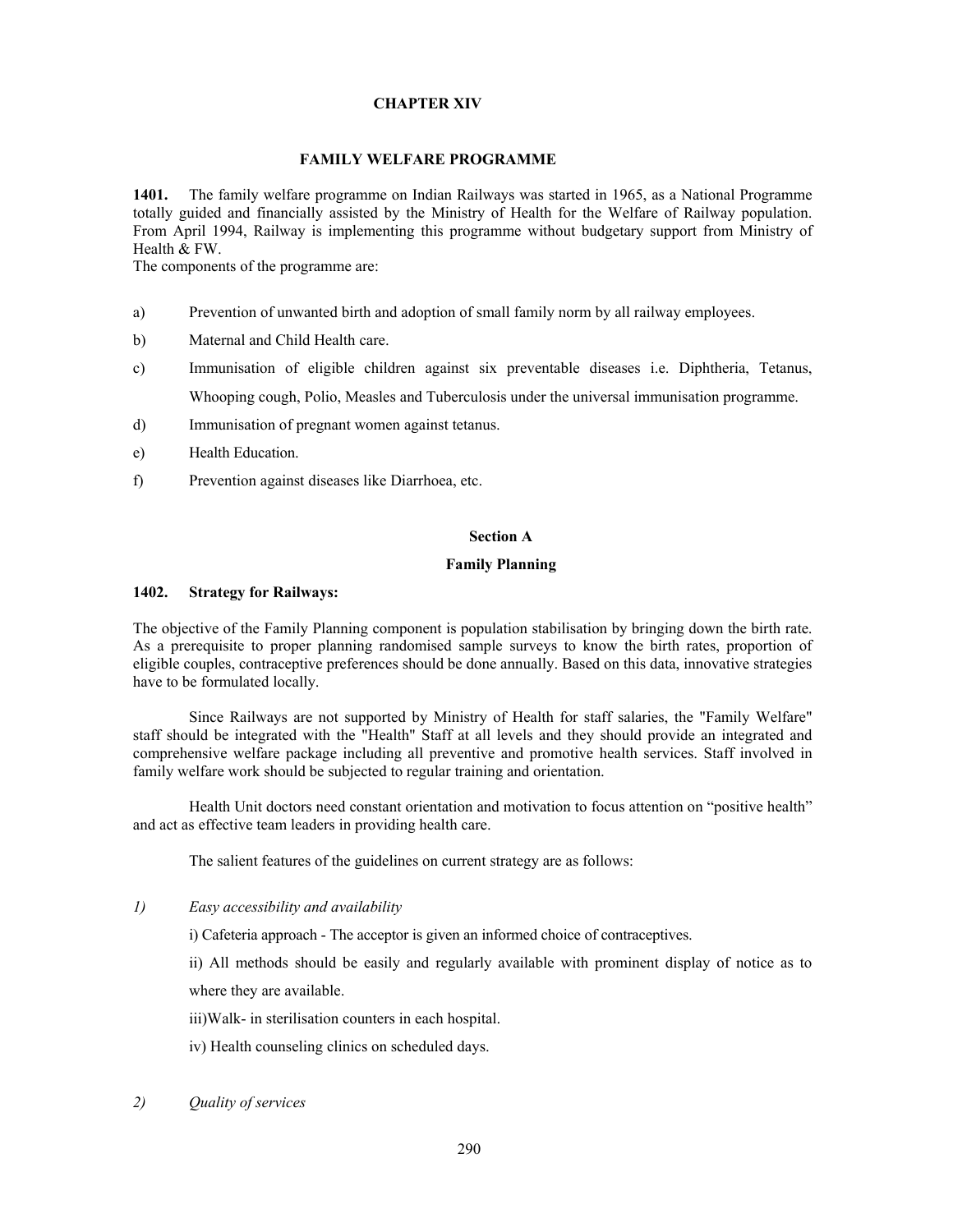i) The norms laid down for rejection of sterilisation cases and for acceptors of other contraceptives

must be strictly followed.

ii) Complication free service

iii) Immediate attention to the acceptor's medical problems.

iv) Once a year "Health check up camps" for acceptors of family welfare methods.

# *3) Education*

Intensive use of all information-education-communication (IEC) strategies so that the Railway population accepts the small family norm.

# *4) Community participation*

Formation of 'Field Action Group' in each Railway colony. The FAG consist of volunteers from the community who will act as an interface between the administration and the community to provide the promotive Health services in the colonies. Opinion leaders, supervisors, trade union leaders, representatives of women's organisations, able bodied retired Railway employees, other volunteers interested in social work, volunteers of St.John Ambulance Brigade, Scouts, etc, should be encouraged to become members of FAG.

The success of FAG would depend on

- Proper selection.
- Training, orientation and motivation of groups.
- Provision of education material.
- Logistic support and professional medical support.
- Proper and close monitoring of their work.
- *5) Miscellaneous*
- i) Enlisting support of charismatic specialists for camps;
- ii) Strengthening of the administrative machinery;

 a) Initiative, guidance and active support from the Medical Officer in-charge of the division. b) Zonal and Divisional Medical Officers in-charge of Family Welfare and Health must be those with exceptional qualities in interpersonal relationship and communications. They should be selfmotivated, innovative and result oriented in approach. (Railway Board letters No.96/H(FW)/6/1 dated 18.7.96, 23.7.97, 24.1.97 and

No.96/DGTN/SERLY dated 15.1.97)

# **1403. Compensation Money for cases of sterilisation and IUD**

a) The Ministry of Health and Family Welfare allocates an amount of Rs.200/- per case of female sterilisation, Rs.180/- per case of male sterilisation and Rs.16/- per case of IUD insertion conducted by the Railway Medical units. The break up of this amount, among the various components is as follows:

| Component          |                    | (Amount in Rupees)          |                      |  |  |  |
|--------------------|--------------------|-----------------------------|----------------------|--|--|--|
|                    |                    | Rate per case               |                      |  |  |  |
|                    | Male Sterilisation | <b>Female Sterilisation</b> | <b>IUD</b> Insertion |  |  |  |
| Amount to Acceptor | 100                | 100                         | -                    |  |  |  |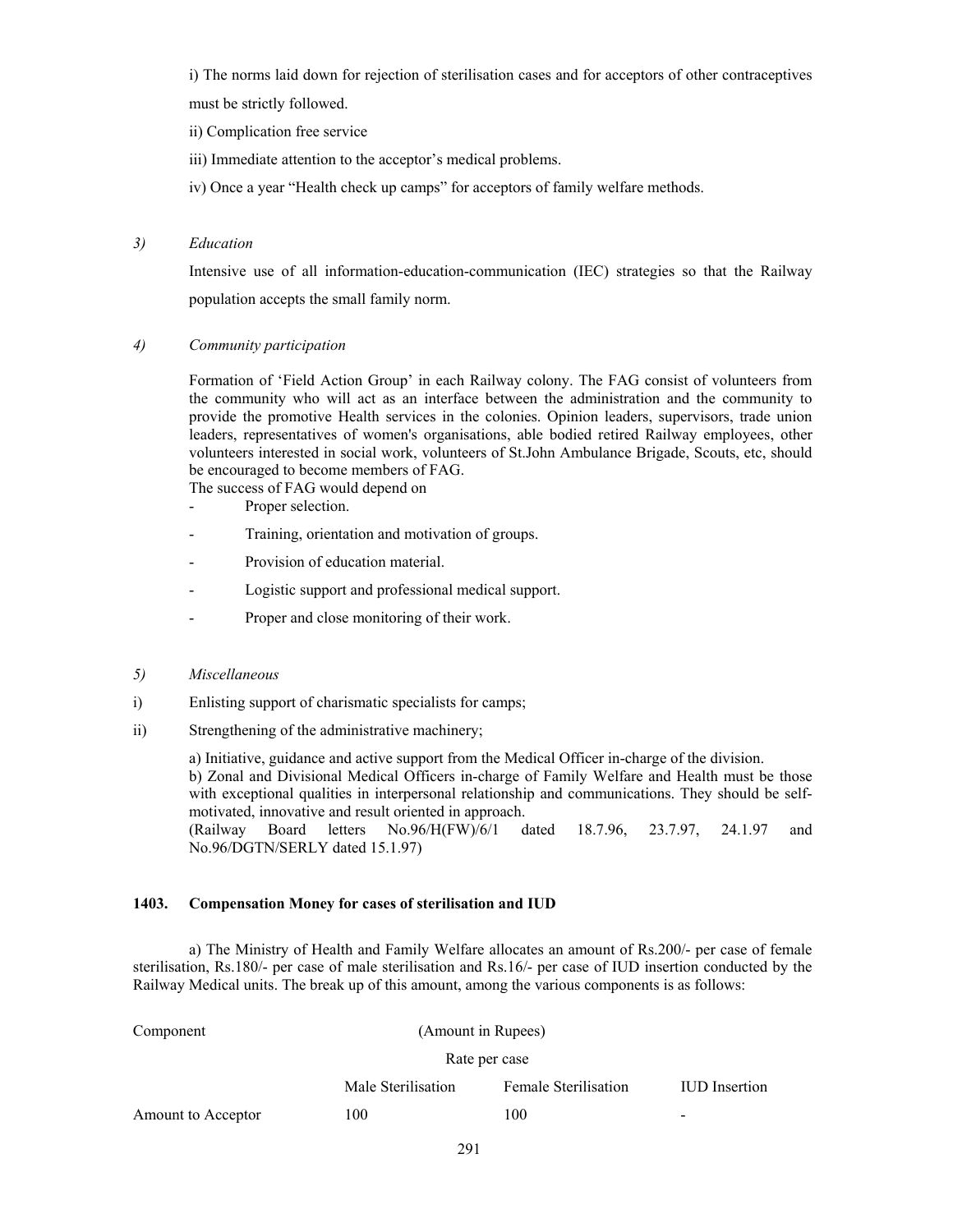| Drugs & Dressings*         | 25           | 60  | 16 |
|----------------------------|--------------|-----|----|
| Misc. Purpose Fund         |              |     |    |
| (a) Ex gratia/ $Comp^*$    | 20           | 20  |    |
| (b) Org.of F.W. Camps $\&$ | 35           | 20  |    |
| Misc.expenditure etc.      |              |     |    |
| Total                      | 180          | 200 | 16 |
|                            | $\mathbf{r}$ |     |    |

\* ( To be deposited in Railway Revenue)

 b) The Railways will bear the total liability, out of the amount of Rs.20/- per case of sterilisation credited to the Railway revenue, in the event of any order by any court awarding compensation for death/ incapacitation/ post operative complication, as well as the liability for any compensation awarded by any court in the event of failure of sterilisation, leading to birth of a child after sterilisation.

 c) Further, the Railway will also assure the following liabilities in regard to payments of ex-gratia and/ or compensation.

i) Death Rs.50000/-

ii) Incapacitation Appropriately up to Rs.30000/- depending on the level of incapacitation.

 d) The following items will not be eligible for any expenditure from the amount available for miscellaneous purposes:

- i) Salaries of Staff
- ii) Payment of TA/DA
- iii) Construction activity
- iv) Purchase of office equipment (including computer hardware/software) and furniture.
- v) Purchase of vehicles.
- vi) POL and maintenance of vehicles.
- vii) Maintenance of buildings.

 e) The funds available for organisation of camps and for miscellaneous expenditure will be maintained by the Medical Officer (Health & Family Welfare). It can be utilised for organisation of camps, health education, encouraging community participation and other purposes relating to the implementation of FW Programme (including MCH).

 f) As a pre-requisite to payments of any ex-gratia, certification from the Medical Officer In-charge of the Division/Hospital (CMS/MS) is essential. Detailed enquiry by the Divisional Committee and the Zonal Committee for all cases of death subsequent to sterilisation would continue as per the instructions already in existence. Divisional and Zonal committees would also conduct enquiry in all cases in which compensation is claimed in a court.

 g) Documentation and record maintenance should be strictly as per prescribed formats. This will facilitate defending the complication cases in the courts. Sterilisation and IUD consent forms should be complete in all respects.

h) All postoperative complications will be treated free of cost in the Railway Hospitals.

i) Payment of compensation money to cases of exceptional sterilisation - Compensation money can be paid for tubectomy operation to a woman whose husband is already sterilised or vice versa

In order to ensure that these transactions are suitably reflected in account and reimbursement from Ministry of Health & Family Welfare are properly watched, the following accounting should be followed:-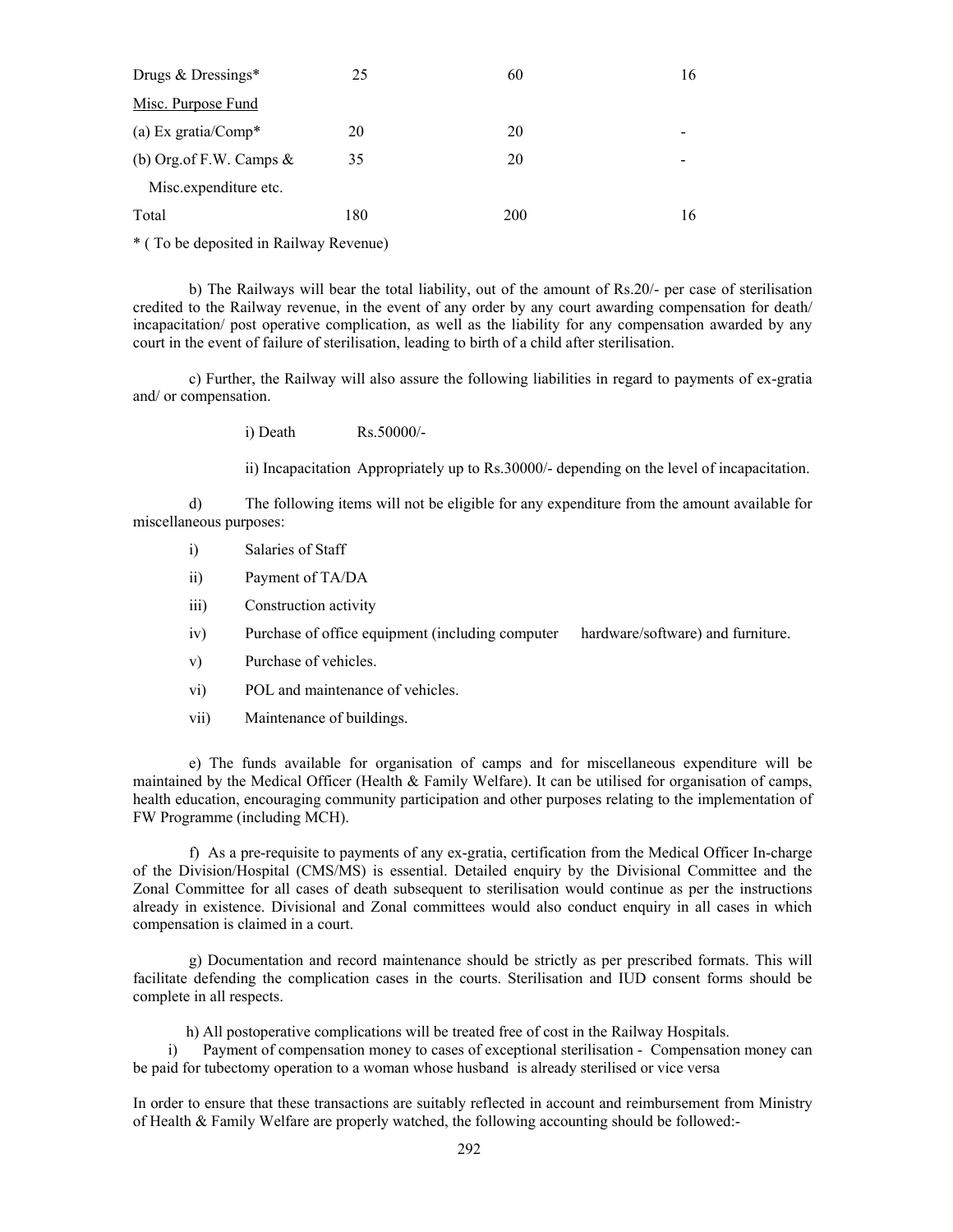(i) The expenditure on payment to the acceptor  $\omega$  Rs. 100/- per case for male /female sterilisation and on payment of Family Welfare camps, etc. for which Rs. 35/- & Rs. 20/- per case has been earmarked in the reimbursement made by Ministry of Health & Family welfare, shall be booked under Suspense i.e. Advance(Rev.) Demand No. 12 ( Abstract N ). This head will be cleared with an amount of Rs. 135/- & 120/- per case for male and female sterilisation respectively from the amount reimbursed by Ministry of Health & Family Welfare. To facilitate identification of these transactions an additional Detailed head N-114 reading on Misc. Adv. (Rev.) Ministry of Health & Family Welfare under the scheme of Family Welfare will be introduced against Minor Head 100 -suspense and sub head- 110- Misc. Advance (Rev) in abstract N(D. No. 12). The remaining amount of reimbursement made by Ministry of Health & Family Welfare i.e. Rs 145/- for male sterilisation, Rs. 80/- for female sterilisation and Rs.16/- for IUD insertion shall be credited to Miscellaneous earnings Z-650 (Other unclassified sundry earnings).

 For the purpose of booking of expenditure on Ex gratia/ Compensation/Other incidental payment arising out of the above activities, the scope of existing Sub Head 320 in abstract K Demand No. 12 will be enlarged and new Detailed Head K -321 will be introduced as under:-

K-321 Ex-gratia and/ or compensation etc. arising of Family Welfare activities.

#### **1404. Incentive increment**

1) The Railway employees who have undergone sterilisation operation after 4.12.79 will be granted special increment in the form of 'personal pay' (now called Family Planning Allowance) not to be absorbed in future increase in pay, either in the same post or on promotion to the next higher post. The rate of Family Planning Allowance would be equivalent to the amount of the next increment due at the time of grant of concession and will remain fixed during the entire service. In case of the persons drawing pay at the maximum rate, the Family Planning Allowance would be equivalent to the amount of the increment last drawn. The grant of this allowance will be subject to the following conditions:-

i) The employee must be within the reproductive age group. In the case of a male central government employee, he should not be over 50 years and his wife should be between 20 to 45 years of age. In case of a female government employee, she must not be above 45 years and her husband must not be over 50 years of age.

ii) The employee should have not more than two living children ( not more than three children prior to 21/07/1999).

iii) The sterilisation operation must be conducted and the sterilisation certificate must be issued by a central government hospital or other hospitals under the auspices of the Central Government Health Scheme. Where this is not possible the sterilisation certificate issued by a state government hospital or an Institute recognised by the central government for the purpose will suffice.

2) The sterilisation operation can be undergone either by the employee or his/her spouse provided the condition at para 1404 (1) (i) to (iii) above are fulfilled.

3) The allowance will be admissible only to the employees who undergo the sterilisation operation on or after 4.12.1979.

(Bd's No80/H(FW)/7/1 dated 7.2.1980 and PC-V/99/I/7/6/2 dt 21/07/1999).

**1405.** The clarifications on the incentive increment under family welfare programme when eligibility conditions are fulfilled as under:

## *1. Incentive increment on Deputation*

i) An employee while serving outside the cadre on deputation, foreign service or transfer will also be entitled for special increment to be given in the form of family planning allowance which will be determined in reference to employees parent cadre only or pay in scale of deputation post. No deputation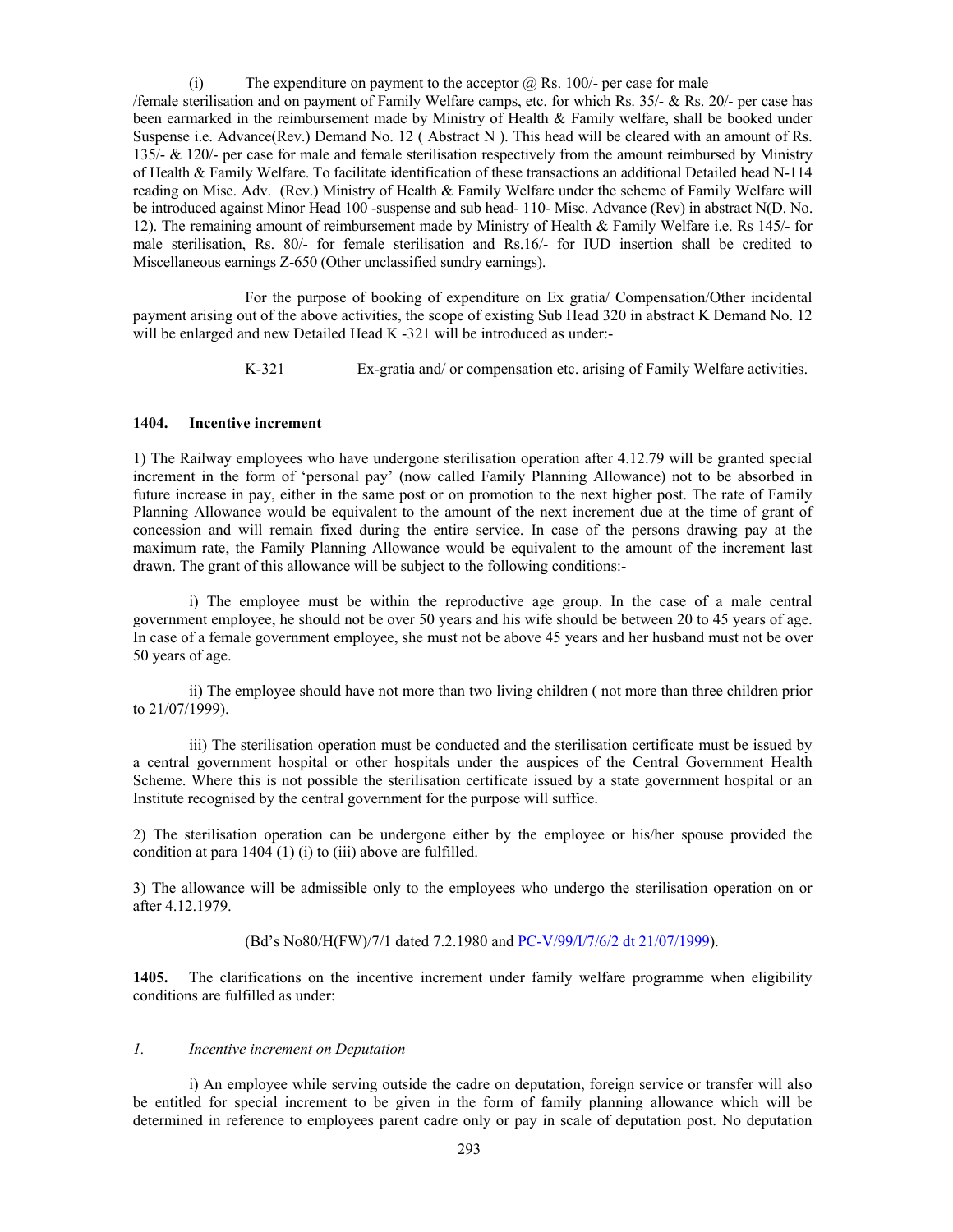allowance would be admissible on personal pay. This special increment will be in addition to NBRC benefit.

ii) Such employees would continue to draw special increment at the same quantum even on his reversion from a deputation post or from a higher official appointment.

#### 2. Incentive increment & fixation of pay/EB

i) Such special increment granted as personal pay is not to be taken into account for fixation of pay on promotion and should continue to be available to him at the same rate throughout his service career.

ii) Such family planning allowance, if granted should not be stopped even if the employee is held up in EB stage. Once this benefit of special increment at a particular rate is granted, the employee would continue to get it at the same rate, even if his pay is reduced to a lower stage in his time scale or to a lower service grade or post by way of award of penalty under DAR Rules, 1968.

 Where an employee is given promotion as a result of up gradation/ reclassification from retrospective effect, prior to sterilisation, the incentive increment for Family Welfare may be revised from the date of promotion based on the scale for the promotional post.

(Rly Bd.'s No.84/H(FW)/7/2 Pt. II dated 24.11.89)

## *3. Incentive increment during Suspension/Leave*

i) If an employee becomes eligible during the period of suspension, the benefit of such increment is not admissible. However if he qualifies for the benefit before he is placed under suspension, the Family planning allowance would be taken into account in computation of subsistence allowance.

ii) During regular leave, the Government servants will not be given the benefit of special increment during the period. However, if he qualifies for the benefit before proceeding on leave, the special increment would be taken into account on computation of leave salary.

# *4. Incentive increment during Training*

 The benefit of Family planning allowance would be admissible to an employee if he is sent on training in public interest and he gets the pay and allowances of the post from which he is sent for training.

#### *5. Incentive increment to Casual labourers*

 Casual labourers are entitled to Family Planning Allowance only if they are entitled to payment of wages in regular time scale at the time of sterilisation operation and not otherwise.

# *6. General Clarification on Incentive increment*

i) This special allowance as Family planning allowance would be admissible over and above the other cash incentives.

ii) The benefit of Family Planning Allowance should be allowed from the first day of month following the date of sterilisation.

iii) Either the husband or the wife can draw the personal pay, the choice is being left to them so that they can choose the higher of the two increments available to them. The incentive allowed to an employee is not transferable from one spouse to another under any circumstances viz.. retirement, resignation or death.

iv) Family Planning Allowance can be granted to an employee when his wife dies due to sterilisation operation for Family Welfare postoperatively, if all other eligibility conditions are met. In cases where the spouse dies after the allowance has been granted, the benefit of allowance is continued even after the death of the spouse. However, on remarriage the Family Planning Allowance is stopped unless the employee or his spouse undergoes sterilisation operation without any further addition to family.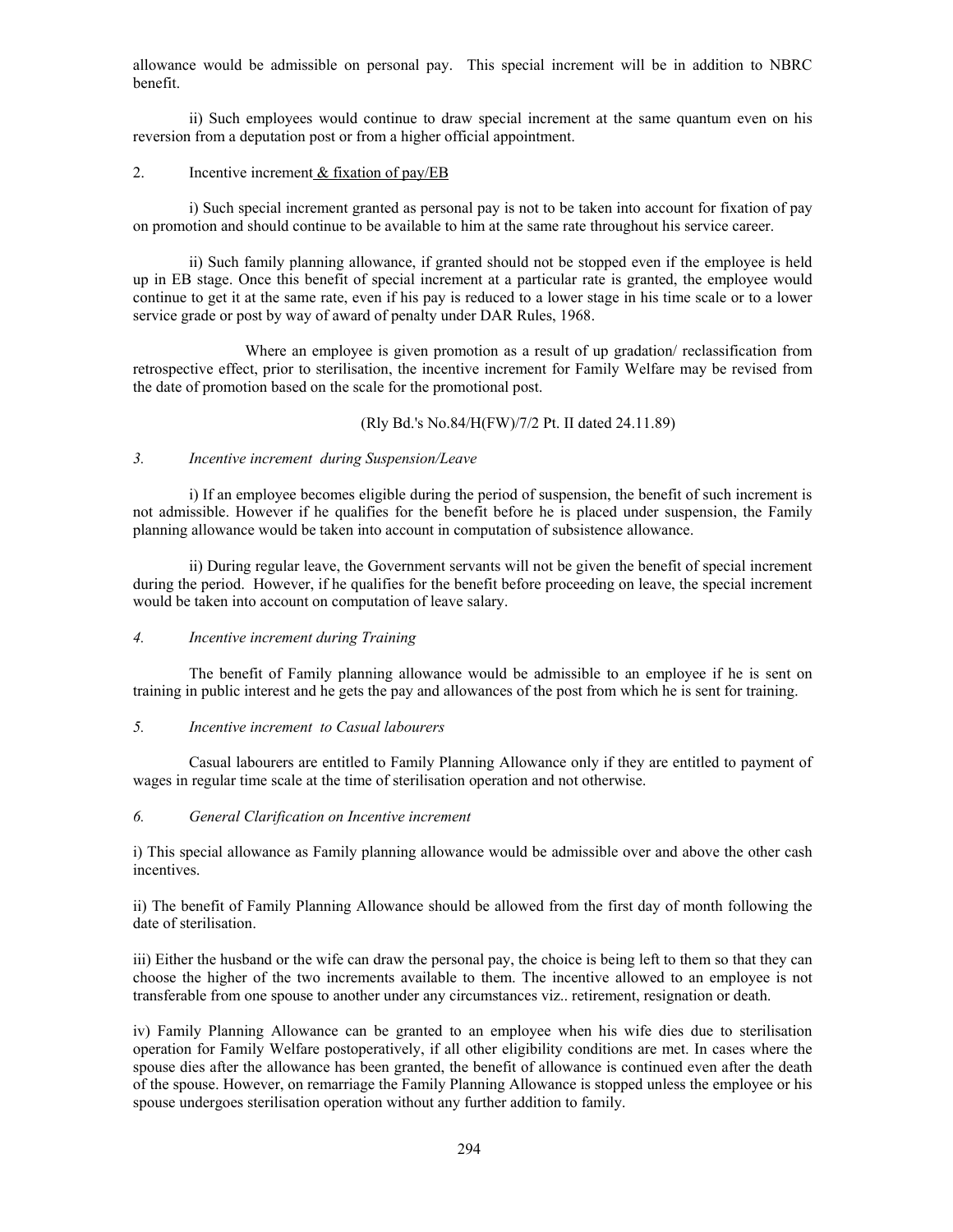iv) The head of the office sanctions the Family Planning Allowance by issue of a suitable office order after satisfying the eligibility of the employee for the same.

(Authority: No.80/H(FW)/7/1 dated 8.10.1980)

## 7. Incentive increment regarding failure of Sterilisation cases

 In case of failure of sterilisation operation after three living children(two living children w.e.f.19/08/1999), Family Planning Allowance granted to the employee under Family Welfare Programme should be withdrawn from the deemed date of subsequent pregnancy. It may, however, be waived of, in case, either of the couple undergoes re-sterilisation.

(Rly Bd.'s letter.No.80/H(FW)/7/1/Pt.III dated 17.6.88)

#### 8. Incentive to employees of canteens

 The employees of all the statutory canteens and Delhi based non-statutory canteens treated as railway servants w.e.f. 22.10.90 in terms of letter No. B (W)/76 CNI.6 dated 8.6.81 are entitled to all FW programme benefits provided they fulfil all the other conditions laid down in this regard

#### (Rly Bd.'s No.85/H(FW)/2/3 dated 12.9.86)

9. Grant of Incentive increment on one child

 Central Government employees or their spouse who undergo sterilisation operation on or after 6th December, 1985 after having one surviving child may also be granted Family Planning Allowance , subject to fulfillment of conditions laid down for this purpose.

#### (Rly Bd.'s No.85/H (FW)/2/3 dated 30.1.86)

10. Incentive to those operated in non government institutions

 Railway employee or spouse who undergoes sterilisation operation in a Private Nursing Home or Private Hospital after 16.12.85 with two or three surviving children, on or after 5.8.86 after having one child, and up to two children on or after 06/07/99 may also be allowed Incentive increment for promoting small family norms, provided, he/she produces a certificate from the private medical practitioner/private hospital/private nursing home duly countersigned by a Civil Surgeon/District Medical Officer/Authorised Medical Officer (Under M.A. rule). Medical Officer of C.G.H.S./ Central Government Hospital, who would, before countersigning the certificate, satisfy himself/herself that the concerned Railway Employee or his/her spouse has actually undergone the sterilisation operation on the date mentioned in the certificate subject to fulfillment of other conditions.

(Rly Bd.'s.No.84/H(FW)/7/2 dated 6.2.84, No.85/H(FW)/2/3 dated 13.10.86)

#### *11. Incentive increment after twins/triplets*

 If a Railway employee who already has one living childand gets twins or triplets on subsequent delivery and thereafter he/she or his/her spouse undergoes sterilisation operation, he/she may be granted Family Planning Allowance provided all other conditions laid down in this regard are met.

## (Rly Bd.'sNo.84/H/7/2 Pt.I dated 22.9.87)

#### *12. Incentive increment to apprentices*

 Family Planning Allowance for promoting small family norms is not permissible to a person who has been selected as an apprentice in terms of Apprenticeship Act, 1961. However, if service training as apprentice, is a pre-requisite condition for joining the service in Railways and the employee is appointed on regular basis on completion of apprenticeship without break then the benefit of Family Planning Allowance may be allowed from the date of regular appointment. However, the cases prior to 1.10.1990 will not be reopened for this purpose.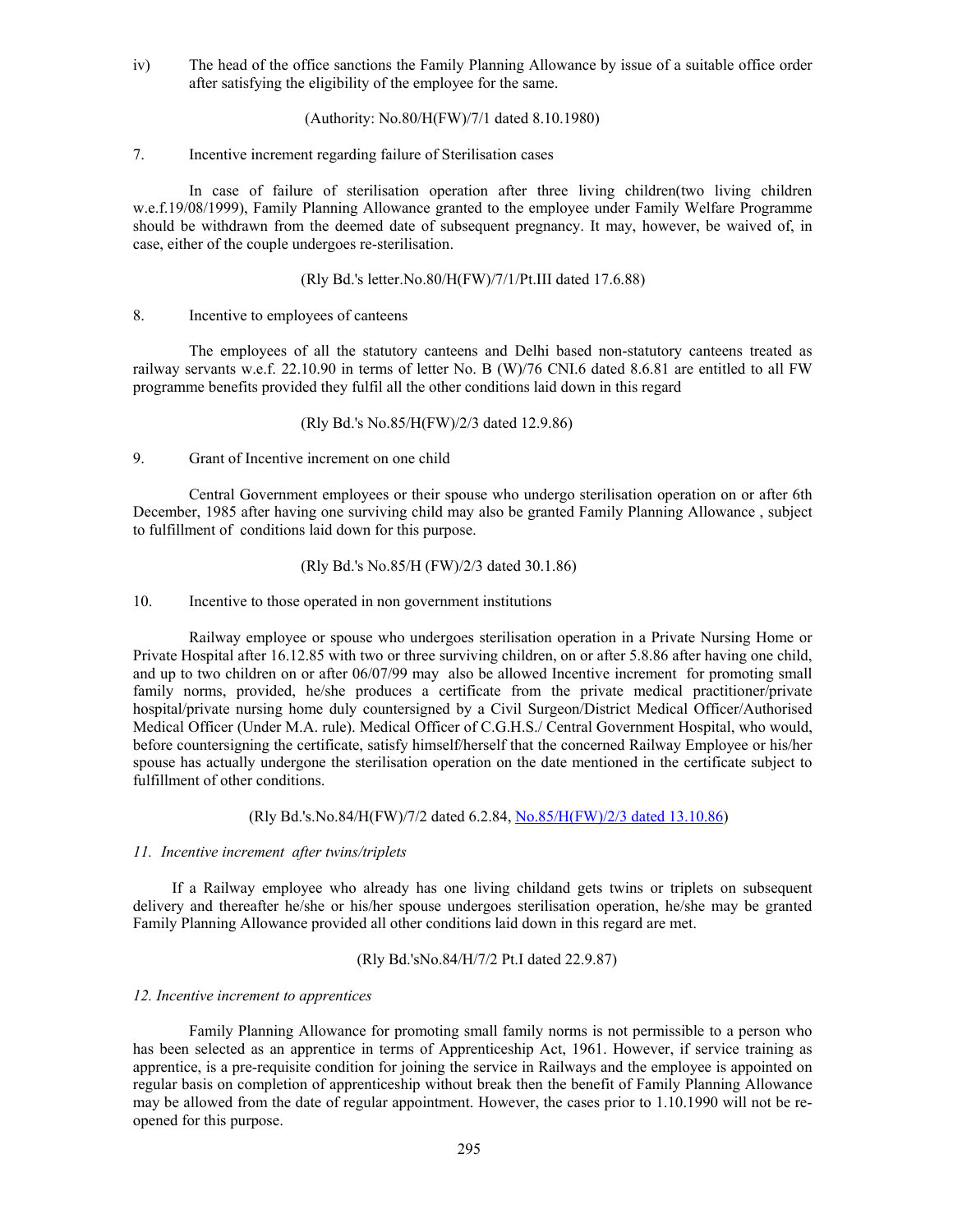#### *13. Incentive increment to those sterilised during previous service*

 In case of a Central Government employee appointed to Railways, the Family Planning Allowance already being drawn, if any, by him/her can be allowed if the past service is counted towards service under Railways. Similarly, the rate of Family Planning Allowance allowed by State Govt. can continue, provided State Govt. service is counted towards Railway Service. Since the service under Public Undertakings etc. is not counted towards service under Central Govt./Railways, no benefit of Family Planning Allowance earned during that service can be allowed.

# *14. Incentive increment on reemployment after retirement*

 Re-employment after retirement is a fresh employment. Family Planning Allowance for promoting small family norms available to a person while in active service cannot be allowed to continue on reemployment after retirement.

# ( Rly Bd.'s. letter No.90/H(FW)/7/9 dated 30.9.92)

# **1406**. **1/2%(0.5%) Rebate in the rate of interest of House Building Advance**

 Railway employees who themselves or their spouses have undergone sterilisation operation on or after 1.9.79 after fulfilling conditions as have been laid down in Para 1404 (1) & (2) above are entitled to 0.5% rebate in the rate of interest on House Building Advance. The rebate is also admissible to employees fulfilling conditions laid down in Para 1405 sub para 9 and 10 above.

# **1407**. **Special Casual leave**

# **(A) Vasectomy**

# i) **Vasectomy of spouse**

 One-day special casual leave to a women railway employee (on the day when the husband of a women railway employee undergoes Vasectomy) will be given to her to attend to her husband.

# ii) **Vasectomy of Employee**

a) 6 (six) working days special casual leave (if the operation is conducted for first time or second time due to failure of first operation) will be given to the employee. Sundays and closed holidays intervening should be ignored while calculating the period of this casual leave.

b) In self-hospitalisation due to post vasectomy complications, the employee is entitled to special casual leave for the full period of hospitalisation.

c) For out-door treatment for post-vasectomy complications, not more than seven days special casual leave on medical certification can be given.

# (B) **Tubectomy**

# i) **Tubectomy of Spouse**

 Railway employee will be granted seven days special casual leave whether the tubectomy is for the first time or for the 2nd time (due to failure of first operation).

# **ii) Tubectomy of Employee**

a) Fourteen days special casual leave in case of her tubectomy, whether for the first time or the second time due to failure of 1st operation.

b) In self-hospitalisation due to post tubectomy complication, the employee is entitled to special casual leave for the full period of hospitalisation.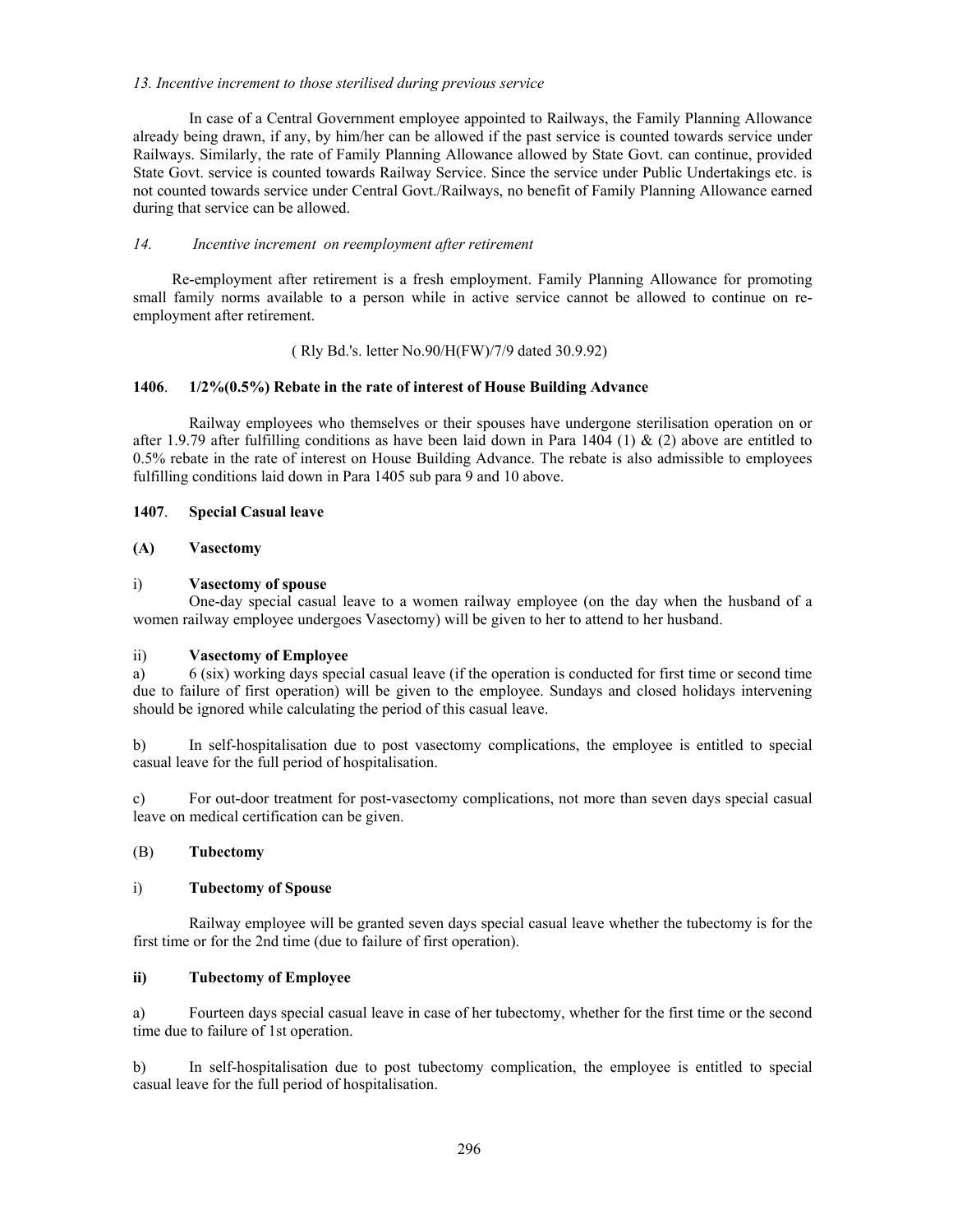c) For out-door treatment for self post-tubectomy complications, not more than fourteen days special casual leave on medical certification can be given to the women employee.

d) Women railway employees who undergo Salpingectomy/Tubectomy operation after MTP, will be entitled to six weeks Maternity Leave. However they will not be allowed additional 14 days special casual leave. Seven days special casual leave to her husband will be given.

(C) **I.U.D.**

 Women Railway employee who undergoes IUD insertion or re-insertion is eligible for one day special casual leave on the day of insertion.

#### (D) **Recanalisation**

 Railway employees going for recanalisation, are entitled to special casual leave up to twenty one days or actual period of hospitalisation whichever is less.

(Rly Bd.'s No.78/H(FW)/9/5 dated 17.1.81 & 11.6.81)

# **1408. Combination of Special Casual Leave with other kinds of leave**

i) Special Casual Leave connected with Sterilisation/Recanalisation under Family Welfare Programme may be suffixed as well as prefixed to regular leave or casual leave but not with both.

ii) The intervening holidays and/or Sundays may be prefixed/suffixed to regular leave, as the case may be.

iii) A spell of special casual leave cannot be availed of between two periods of regular leave.

iv) Special casual leave as mentioned above can be sanctioned by authorities empowered to sanction regular leave to the employees involved.

#### **1409**. **Charges for diet from sterilisation patients**

Charges for diet for sterilisation cases would be as per extant rules applicable to indoor patients.

# **1410**. **Charges from outsiders under family welfare programme**

h) Non Railway persons undergoing Vasectomy or Tubectomy are exempt from any charges including for consultation, routine investigations, operation, admission, medicines and treatment of postoperative complications.

(Railway Board's letter No.95/H(FW)/9/13 dated 31.5.96.)

ii) No charges will be recovered for insertion of IUD from Non Railway acceptors.

#### **1411. Constitution and Function of Committees on Complications and Deaths**

 To ensure quality service in the delivery of Family Welfare Programme to the people it is essential that medical and paramedical staff take utmost care in rendering services. There may be some cases of complication after sterilisation operation/IUD insertion even after taking all possible care. Such cases should be attended to with sympathy and speed. To keep check on carelessness and negligence on the part of any medical or paramedical staff technical committees at the Divisional and Headquarters level should be constituted by the CMD as described below.

# 1) **Divisional Committee dealing with Complication**

# a) **Members**

i) Suitable Surgeon of the Division.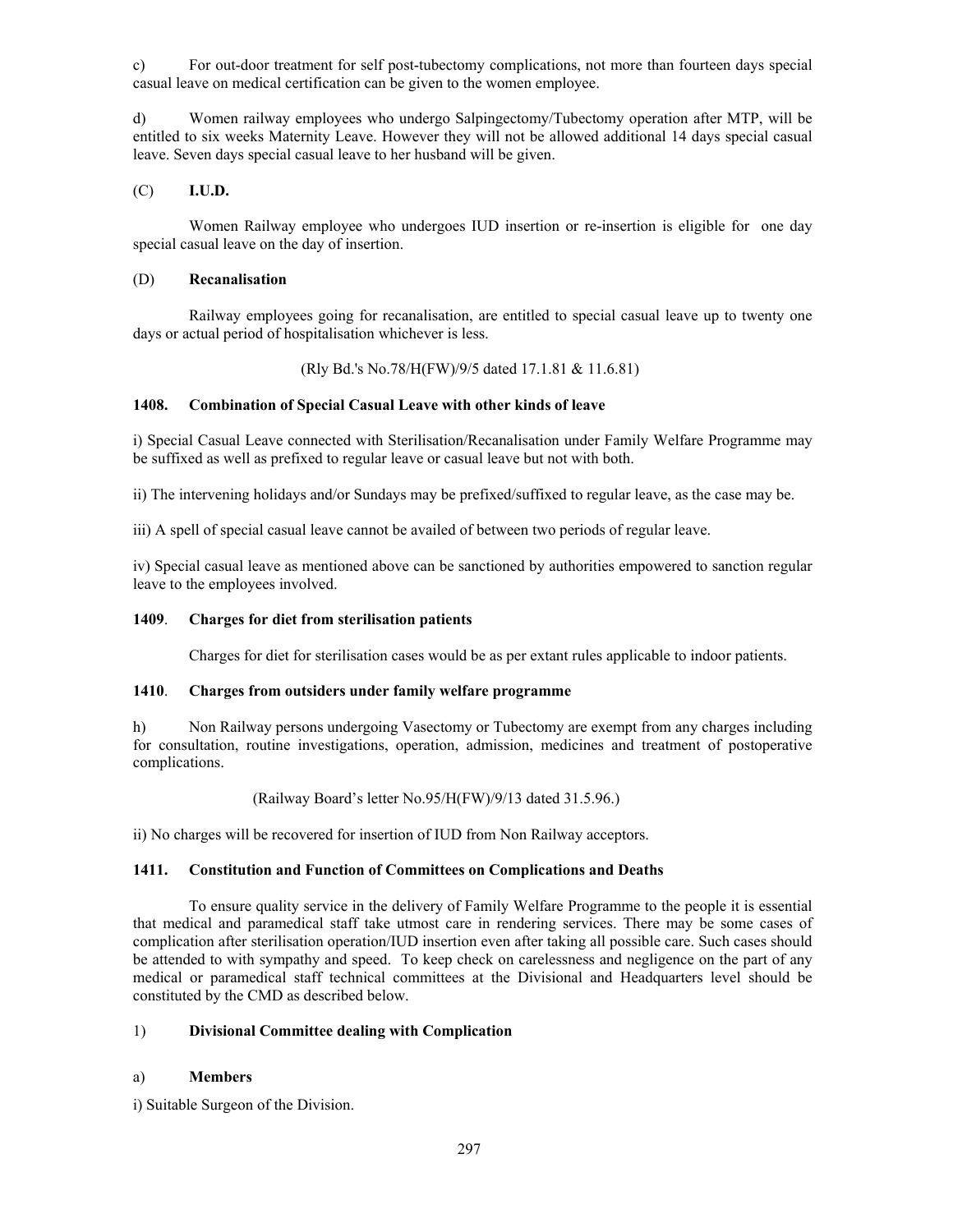ii) Suitable Gynaecologist of the Division.

iii) Medical Officer in- charge of Family welfare & Health.

# b) **Functions**

 This committee will investigate each case of complication arising out of sterilisation operation, medical termination of pregnancy, and IUD insertion. It will go into the reasons for the complication and fix responsibility, if any, for the same. This committee may also suggest action against officials and measures to prevent such occurrence in future.

# 2) **Divisional Committee dealing with Death Cases**

# a) **Members**

i) Division/Hospital in-charge i.e. MS/CMS.

- ii) Suitable surgeon of the Division/Hospital.
- iii) Suitable Gynaecologist of the Division Hospital.
- iv) Medical Officer in- charge of Family welfare & Health.

v) Senior Anaesthetist of Division.

# b) **Function**

 This committee will investigate each case of death associated with sterilisation, Medical termination of pregnancy and IUD insertion, in the Division. It shall determine reasons for the death and fix responsibility, if any. The committee may also suggest action against officials, and measures to prevent such mishap in future.

# 3) **Zonal Committee dealing with complications**

# a) **Members**

i) Medical Director of the Zonal Hospital

- ii) Dy.Chief Medical Director(FW&H)
- iii) Chief/Senior Surgeon of the Zone
- iv) Chief/Senior Gynaecologist of the zone
- v) Senior Anaesthetist of Zonal Hospital

# b) **Function**

As in para 4.b below.

# 4) **Zonal Committee dealing with death cases**

# a) **Members**

i) Chief Medical Director of the Zonal Railways

- ii) Medical Director of Zonal Hospital
- iii) Chief/Senior most Surgeon of the zone
- iv) Chief/Senior most Gynaecologist of the zone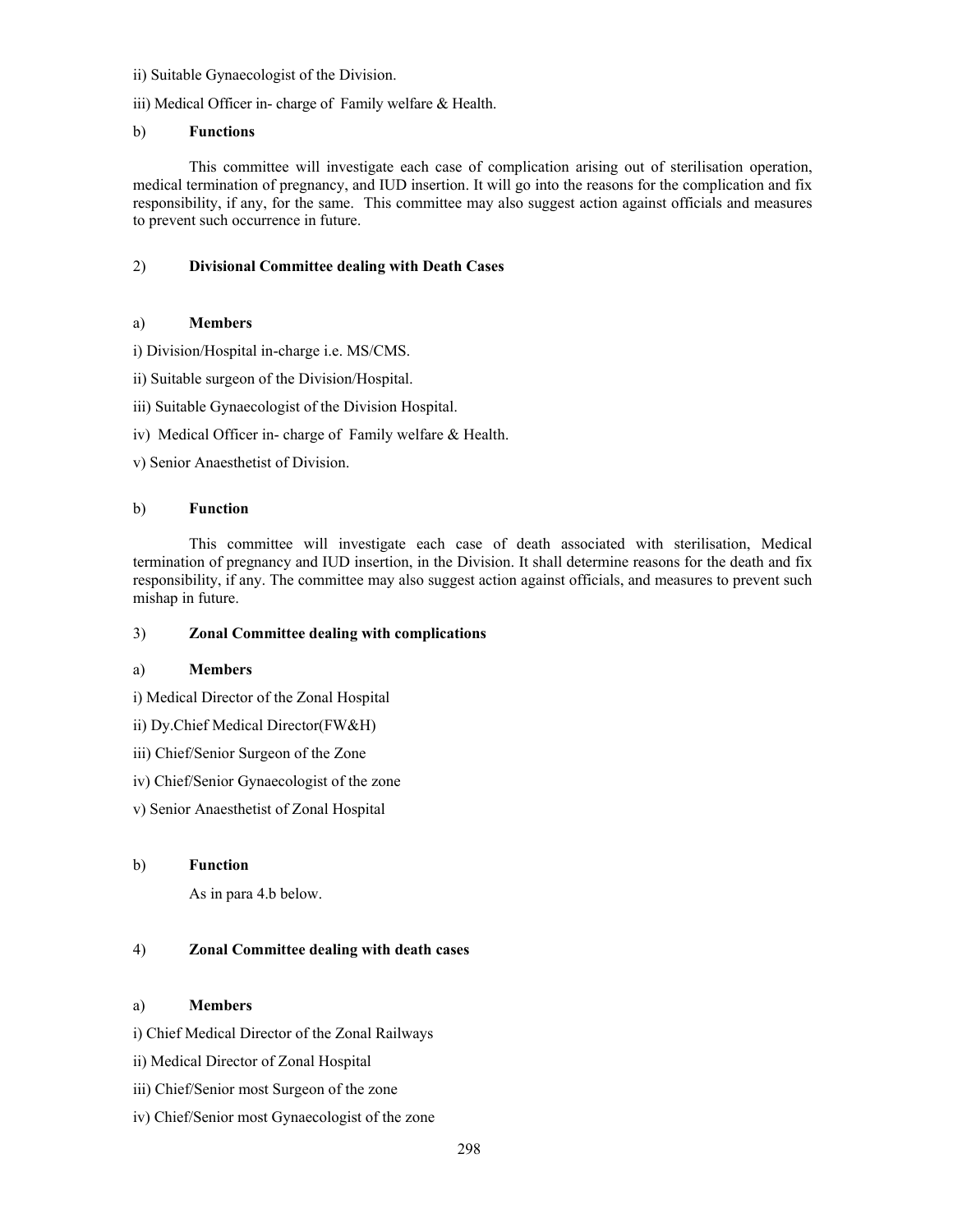#### v) Dy.Chief Medical Director (F.W&H)

# b) **Function**

 The committee will have the primary function of supervising and overseeing functioning of the Divisional Level Committee. If considered necessary, they can investigate any case directly and initiate preventive/corrective action for future. In addition, any other case considered to be examined by the committee may also form its original jurisdiction. All the cases are to be reported to Director/Health & FW, Railway Board, New Delhi along with findings, recommendation and action taken by the zonal level committee.

(No.88/H(FW)/7/19 dated 13.3.89 and 10.5.89, No.90/H(FW)/7/2 dated 28.11.90)

#### **1412. Report on Death associated with Sterilisation operation**

In case of death during or after sterilisation operation the following reports must be sent.

a) The preliminary report on death after sterilisation operation is to be submitted immediately on the prescribed proforma to Board's office by the medical In-charge of the Hospital/Division where death occurred, under intimation to the Ministry of Health and Family Welfare directly.

b) Detailed enquiry/ investigation report into the cause of death after sterilisation operation in the prescribed proforma is to be submitted to Board's Office within one month of the occurrence of the death.

(Board's letter No.88/H(FW)/7.19 dated 7.11.89)

#### **1413**. **Pre and post sterilisation care**

 An effective and painstaking preoperative check up of all cases for sterilisation is essential. This is particularly relevant in asymptomatic individuals harbouring clinically silent diseases of Cardio Vascular system, etc. All cases, where any suspicion of under-lying disease is discovered, should be referred to the nearest hospital for complete work up. No such case should ever be operated in a camp situation. After complete clinical and laboratory work-up in a well-equipped hospital, a decision can be taken on whether or not to operate such cases. Where operation is considered undesirable, a conscious decision can be taken in consultation with the patient and his/her spouse about an alternative method of contraception.Whenever a Family Welfare camp is held, all cases must be kept at a single location. For a large camp a ward may be vacated, fumigated and prepared for post operative care of camp patients. One doctor must always be present in the ward till all patients are discharged. The records must be complete in all cases. The operation notes should be detailed and *inter alia* include the time of starting the operation and completing it.

 No less important is the need for an extremely efficient postoperative care and observation. The initial few minutes up to about an hour after the operation, when the patient is recovering from effects of sedation/anaesthesia are very crucial. Most accidents are likely to occur during this period. While in the Family Welfare camps, acceptors are mostly discharged the same day, within a few hours of operation there should be no hesitation to make exceptions to this general pattern. In any case, where the patient does not appear or feel completely all right at the time of discharge, the same should be deferred and the period of observation prolonged till the next day or even more, if necessary. All vital signs should be recorded Post operatively every 20 minutes in the ward.

 All acceptors of surgical family welfare procedures may invariably be re-examined in follow up, first after one week and then after one month in case of tubectomy and after three months in case of Vasectomy.

 The senior officers of the Medical Department who visit/supervise family welfare camps must ensure that adequate arrangements for preoperative check-up, post operative care and the required documentation exist.

(Railway Board's letter No.96/H(FW)/7/1 dated 8.7.97, and No. 97/H (FW)/3/7 dated 21.9.98)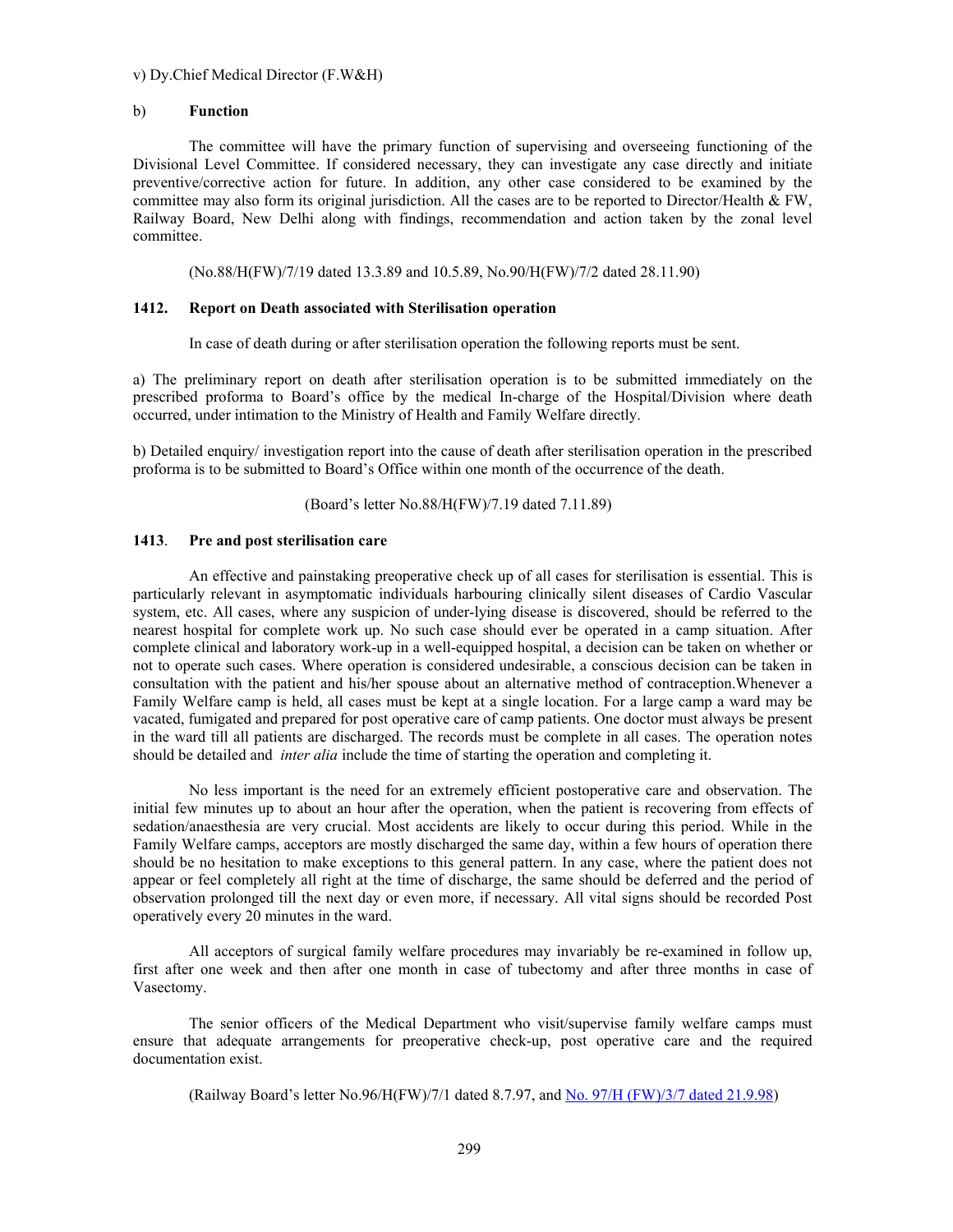Standards for male and female sterilisation (1996) have been issued by Ministry of Health & FW as guidelines for pre-operative and post-operative procedures and case selection criteria. They must be strictly adhered to. Guidelines for administration of oral contraceptives and for insertion of intrauterine devices have also been issued by Ministry of Health & FW, and should be referred to by the concerned Medical Officers.

Medical qualification of the doctors performing sterilisation operation is :

 Any doctor having a MBBS degree can perform conventional vasectomy/tubectomy operations. For laparoscopic sterilisation the doctor should have post graduate degree in Obs.&Gynae. Or in General Surgery or MBBS with DGO having 3 years experience. Further the doctor should have undergone laparoscopic sterilisation training in one of the recognised centres

#### (Bd's Letter No. 97 /H(FW)/10/3 dt..2.2.98)

All cases of death after sterilisation operations should be subjected to autopsy. Whenever autopsy is refused by patient's family members, the refusal should be taken in writing from the party. Failure to do so should be taken as an attempt to suppress the truth by local team leader.

(Bd's Letter No. 97/H/(FW)/3/7 dated 21.09.1998)

#### **1414**. **Ex-gratia Payment in Death due to sterilisation operation**

 If any acceptor develops complication within the period of 4 weeks from the date of operation/IUD insertion, which subsequently results in death, he/she should be given an ex-gratia payment of Rs.50,000/ on verification of death due to complications coming to light. The ex-gratia assistance should be paid to the eligible persons as soon as possible without delay on receipt of the information/request for grant. Ex-gratia is also to be paid in case of death attributable to preoperative procedures for sterilisation operation.

(Ministry of Health & FW No.23011/16/95-PLY dated 17.5.95)

## **1415**. **Supply of Maternal Child Health items and conventional contraceptives**

 Maternal Child Health Care items including vaccines and Conventional Contraceptive are supplied by Ministry of Health & Family Welfare. However, no person should be deprived of any of these services for want of supply from Ministry of Health, even if they have to be locally purchased.

(No.90/H(FW)/1/1 dated 15.6.90, 96/H(FW)/6/1 dated 18.7.96)

#### **1416. Service charges for distribution of Condoms**

 A service charge of Rs.1/- per 10 condoms is levied w.e.f. 1.4.97. This service charge is to be recovered at the last point in the service provider channel from where actual beneficiary receives the condom. The Depot holder/ Health Workers who distribute the condoms will be allowed to retain the service fee as an incentive for motivating the acceptor.

 No receipt is to be issued as the money is not required to be deposited with the Government. However, information on the amount received should be maintained in the distribution register.

 Record of stocks, distribution and list of acceptors should be maintained on the prescribed proforma.

## **1417**. **Maternity Leave**

1) A female Railway employee (including an apprentice, temporary employee, casual labor with temporary status, irrespective of their length of service) with less than two surviving children may be granted maternity leave by an authority competent to grant leave for a period of 135 days from the date of its commencement. This leave shall not be debited against leave account.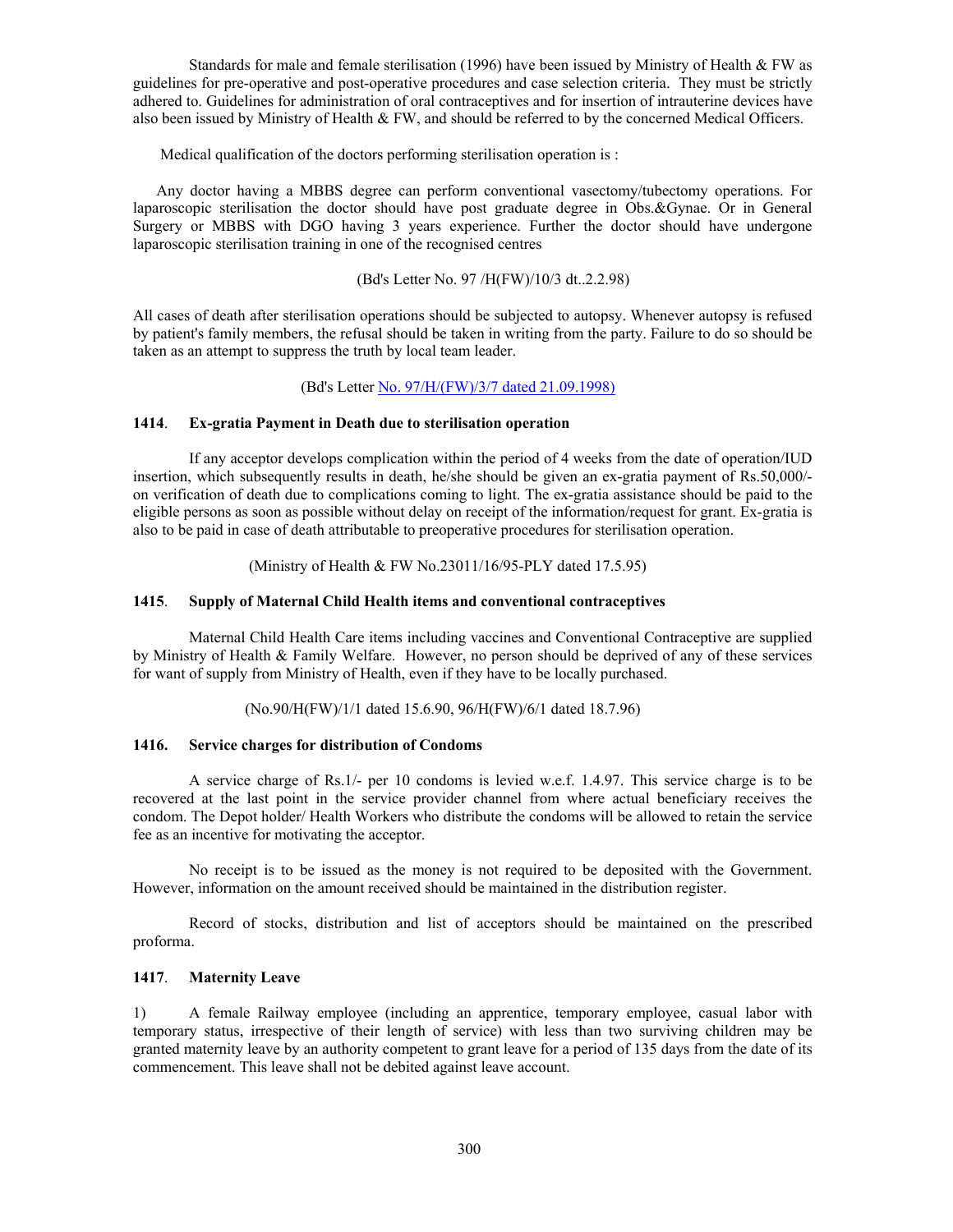2) Maternity leave may be combined with leave of any other kind. Any leave (including commuted leave up to 60 days and leave not due) up to a maximum of 1 year, may be granted, if applied for, in continuation of Maternity Leave, without production of a Medical Certificate.

 (Railway Board's letter No.E(P&A)I-96/CPC/LE-9 dated 27.1.89, dt. 25/06/91 & No.E(P&A)I-97/CPC/LE-6 dated 10.11.97)

3) Maternity leave may also be granted in case of miscarriage including abortion and Medical Termination of Pregnancy under the MTP Act 1971, irrespective of the number of surviving children subject to the following conditions:

i) Leave does not exceed six weeks.

ii) Application for leave is supported by a medical certificate from the Authorised Medical Officer.

iii) The total period of maternity leave on account of miscarriage/ abortion/ MTP should be restricted to 45

days in the entire career of a female railway servant. Maternity leave granted and availed prior to 12.9.94 by

a female employee should not be taken into account for calculating the 45 days limit.

iv) In cases requiring longer duration of rest, leave of the kind due and admissible can be availed to cover the period of absence.

(Railway Board's letter No.E(P&A)I-94/CPC/LE-6 dated 12.9.94)

## **1418. Paternity Leave**

.

A male railway servant (including an apprentice) with less than two surviving children may be granted Paternity Leave for a period of 15 days during the confinement of his wife. During the period of such leave, he shall be paid leave salary equal to the pay drawn immediately before proceeding on leave. Paternity Leave shall not be debited against the leave account and may be combined with any other kind of leave (as in the case of Maternity Leave).

(Board's letter No.E(P&A)I-97/CPC/LE-6 dated 10.11.97)

#### **1419 Medical Termination of Pregnancy**

 **(**MTP Act 1971, MTP Rules 1975 and MTP Regulations 1975)

1) When a pregnancy may be terminated (Section 3 of the Act)

 A pregnancy may be terminated by a railway doctor/ railway doctors if he is/ they are of the opinion formed in good faith that:

i) Continuation of the pregnancy would involve risk to the life of the pregnant woman or grave injury to her physical or mental health; or

ii) there is substantial risk that if the child were born, it would suffer from such physical or mental abnormality as to be seriously handicapped;

a) where the length of pregnancy does not exceed 12 weeks, opinion of only one railway doctor is needed;

b) where the length of pregnancy exceeds 12 weeks, but does not exceed 20 weeks, opinion of not less than two railway doctors is needed.

 Any pregnancy caused by a rape or as a result of failure of family planning device or method used by any married woman or her husband may be presumed to constitute a grave injury to the mental health of the pregnant woman.

 In determining whether the continuation of pregnancy would involve such risk of injury to the health as mentioned above, account may be taken of pregnant woman's actual or reasonably foreseeable environment.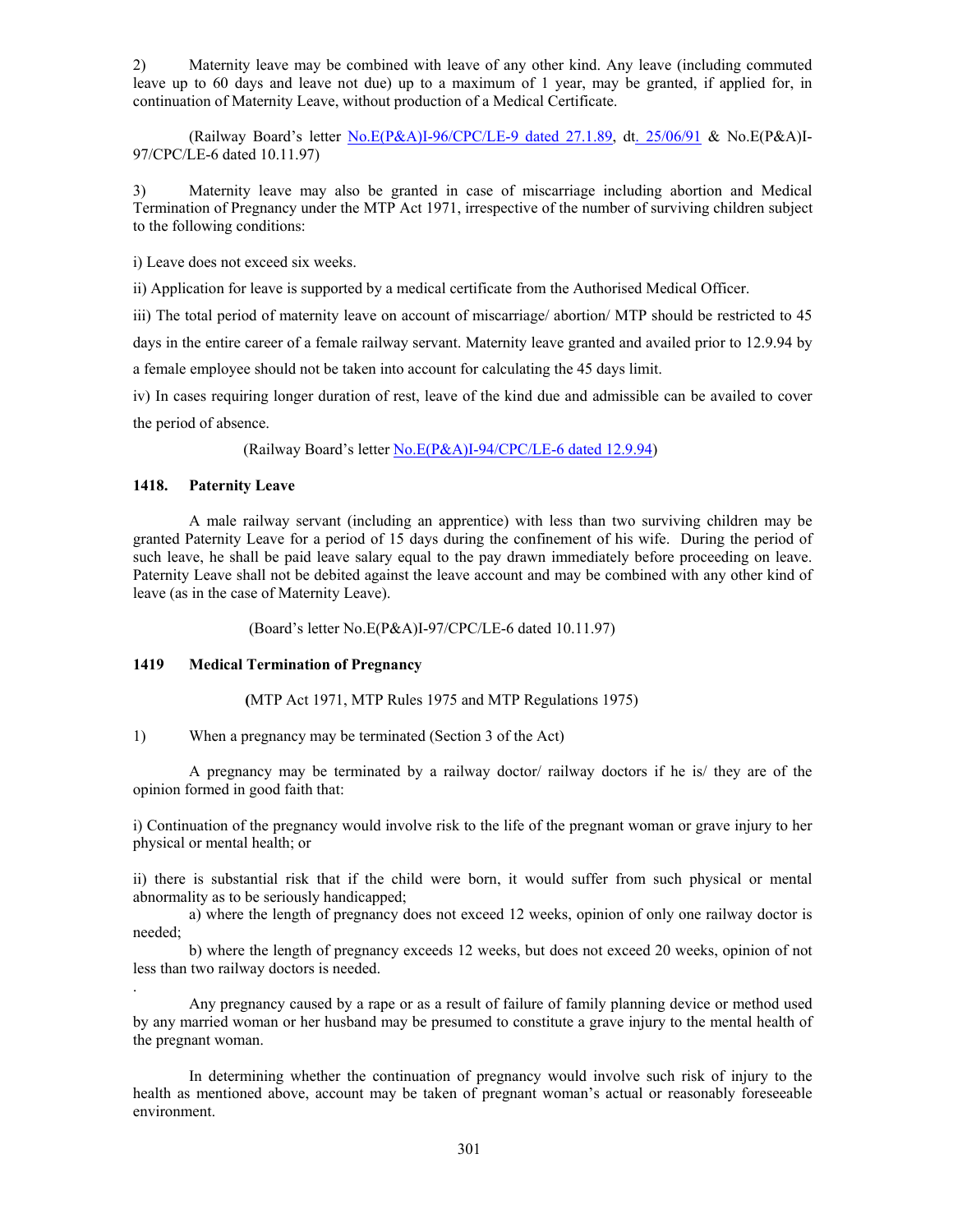No pregnancy of a woman who has not attained the age of 18 years or who is a lunatic, shall be terminated except with the consent in writing of her guardian in Form 'C'. In other cases, no pregnancy shall be terminated except with the consent of the pregnant woman in Form 'C'.( As per Annexure II)

2) Places where a pregnancy may be terminated (Section 4 of the Act)

 Pregnancy may be terminated in railway hospitals where the facilities for termination of pregnancy as required are available and which the Chief Medical Director considers suitable for this purpose.

 The pre-conditions relating to the places approved for termination of pregnancy, the length of pregnancy and the opinion of not less than two railway doctors shall not apply in a case where termination of pregnancy is immediately necessary to save the life of the pregnant woman.

Note: In the case of railway hospitals, no separate certification is necessary

3) Experience or training required for termination of pregnancy under the Act

 A railway doctor should, in order to be eligible for doing termination of pregnancy under the Act, should have one or more of the following experience or training in gynaecology and obstetrics, namely,

(a) In the case of medical practitioner who was registered in a State Medical Register immediately before the commencement of the Act, experience in the practice of gynaecology and obstetrics for a period of not less than three years.

(b) In the case of a medical practitioner who was registered in a State Medical Register on or after the date of the commencement of the Act -

i) If he/she has completed six months of house job in gynaecology and obstetrics; or

ii) where he has not done any such house job, he/she has experience at any hospital for a period of not less than one year in the practice of obstetrics and gynaecology; or

iii) If he/she has assisted a registered medical practitioner in the performance of at least twenty-five cases of medical termination of pregnancy in a hospital established or maintained, or a training institute approved for this purpose, by the Government.

(c) In the case of a medical practitioner who has been registered in a State Medical Register and who holds a post-graduate degree or diploma in gynaecology and obstetrics, the experience, or training gained during the course of such degree or diploma.

Note: It is no more necessary for any MTP Board to approve of a doctor for doing the MTP work, such Boards having been dissolved.

4) Form of certifying opinion or opinions (Regulation 3)

(a) Where one railway doctor forms or not less than two railway doctors form an opinion regarding the termination of a pregnancy, he or they shall certify such opinion in Form-I.

(b) Every railway doctor who terminates any pregnancy shall, within three hours from the termination of pregnancy, certify such termination in Form-I. (As per Annexure I)

5) Custody of forms (Regulation 4)

 The consent of the pregnant woman or her guardian, as the case may be, together with the certified opinion, should be placed in a sealed envelope, which should be marked 'Secret' bearing the serial number assigned to the pregnant woman in the Admission Register, and the name of the railway doctor by whom the pregnancy was terminated and until that envelope is sent to the head of the railway hospital, it shall be kept in the safe custody of the concerned railway doctor. Every envelope shall be sent immediately after the termination of pregnancy to the head of the hospital, who shall arrange to keep the same in safe custody.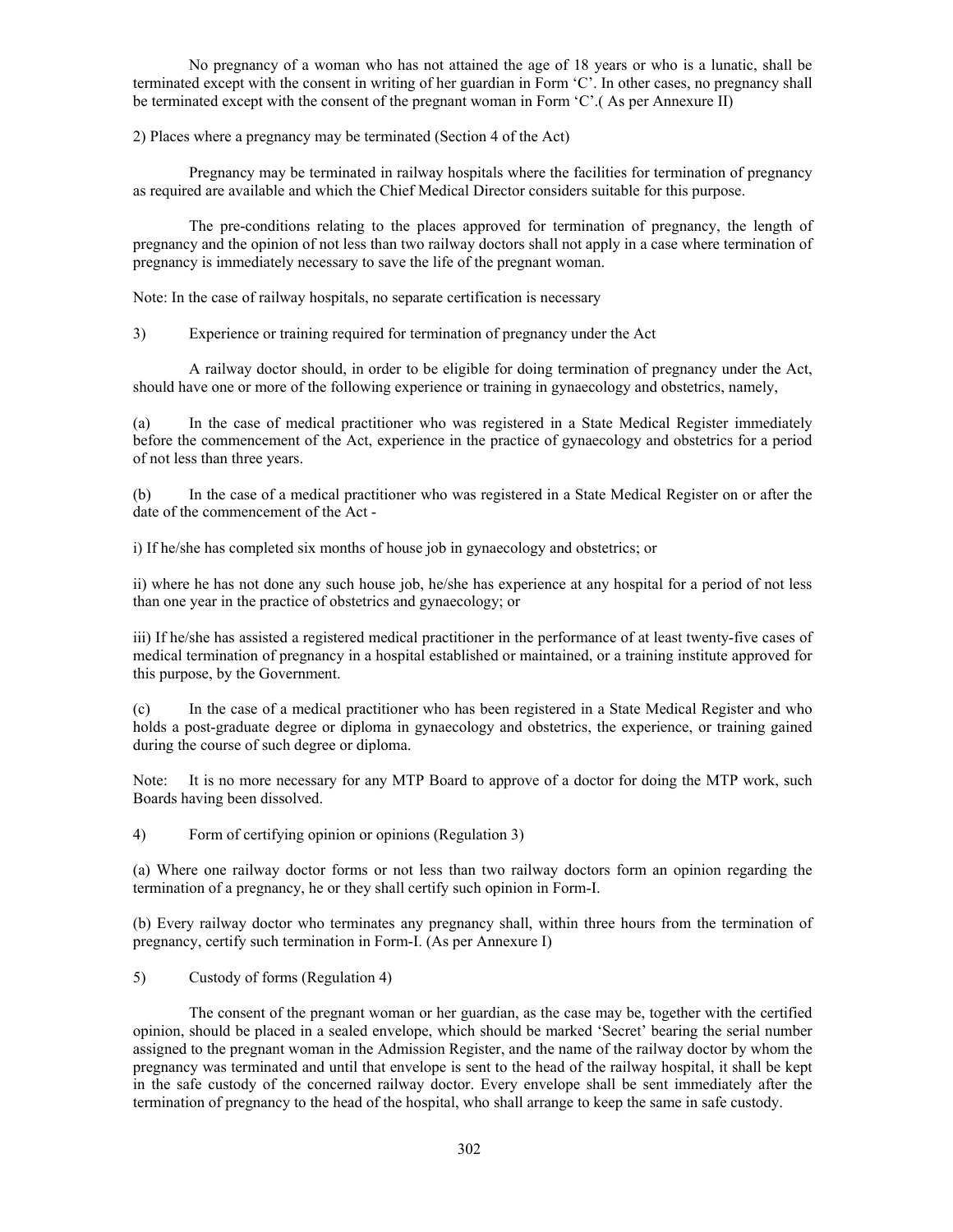The head of the railway hospital shall send to the Chief Medical Director monthly statement of cases where medical termination of pregnancy has been done on the prescribed proforma. The Chief Medical Directors will send monthly returns to the Ministry of Railways.

# 6) Maintenance of Admission Register (Regulation 5)

 Every head of a railway hospital approved for termination of pregnancy shall maintain a register in Form III.(As per Annexure III) recording therein the admission of women for termination of pregnancy.

 Entries shall be made serially and fresh serial shall be given at the commencement of each calendar year. The serial number of a particular year shall be distinguished from the serial number of other years by mentioning the year against the serial number. For example, S.No.5 of 1995 and S.No.5 of 1996 shall be mentioned as 5/1995 and 5/1996.

# 7) Restriction on disclosure of information (Regulation 6)

 The Admission Register shall be kept in the safe custody of the head of the railway hospital or by any person authorised by him. Further no such register shall be open for inspection except on authority of-

i) in case of a departmental or other enquiry, General Manager of the Zonal Railway or

ii) in case of an investigation into offence, a Magistrate of the First Class or

iii) in case of a suit or action for damages, the District Judge under whose jurisdiction the hospital is situated.

 provided that the railway doctor shall, on the application of an employed woman whose pregnancy has been terminated, grant a certificate for the purpose of enabling her to obtain leave from her employer.

provided further that any such employer shall not disclose information to any other person.

8) Entries in registers maintained in Railway hospital (Regulation 7)

 No entry shall be made in any case-sheet, operation theatre register, follow-up card or any other document or register (except the Admission Register) maintained at any railway hospital indicating therein the name of the pregnant woman and reference to the pregnant woman shall be made by the serial number assigned to such woman in the Admission Register.

9) Destruction of the Register (Regulation 8)

 In the absence of any order of the Central Government or first-class Magistrate or a District Judge, Admission Register shall be destroyed on expiry of a period of 5 years from the date of last entry in that Register, and other papers on the expiry of a period of 3 years from the date of the termination of the pregnancy concerned.

(Railway Board's letter No.75/H(FP)/10/1 dated 25.3.76)

# **1420: Intimation of birth of children by Railway employees to their respective supervisors**

 Railway authorities come to know of the birth/death only when a Privilege Pass/PTO is required to be issued or a medical card is prepared. For various welfare activities like the Immunisation programme, all births of children of Railway employees should be reported within a month of birth to the respective supervisors besides reporting it to Registrar of Births. The supervisor will pass on this information to the Medical and the Personnel Department quickly. Any delay in reporting may disentitle the staff for medical/Pass benefit for the child when the same is sought later.

(Railway Board's letter No.E(W)99PS5-2/Misc. dated 13.3.89)

# **1421 Reports and returns**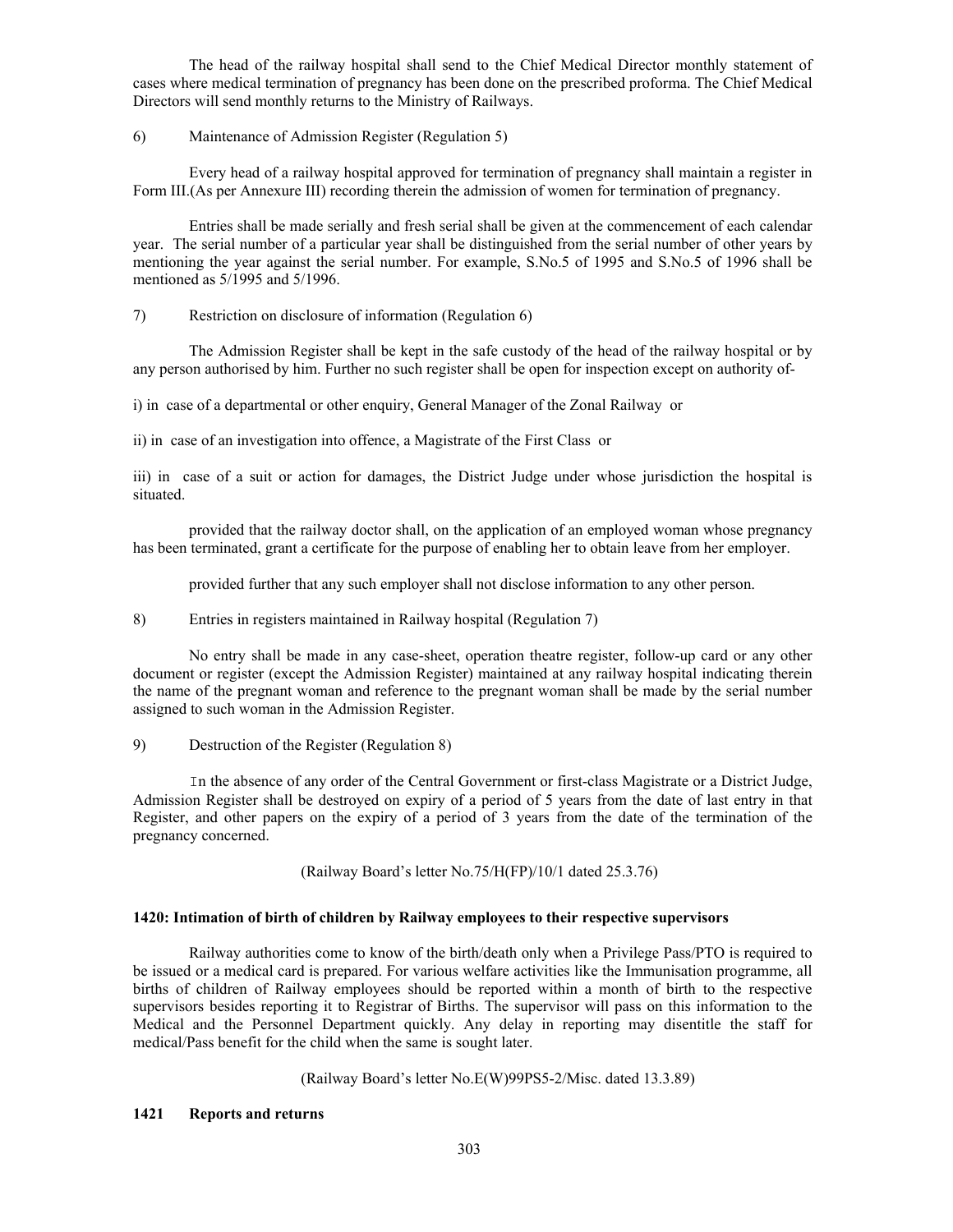All reports and returns should be submitted timely as per the scheduled target dates on the prescribed format. Care on accuracy of reporting must be taken. All reports must be analysed at all levels before submission to the next higher level. Feedback on the analysis should be sent down the line to the most peripheral level.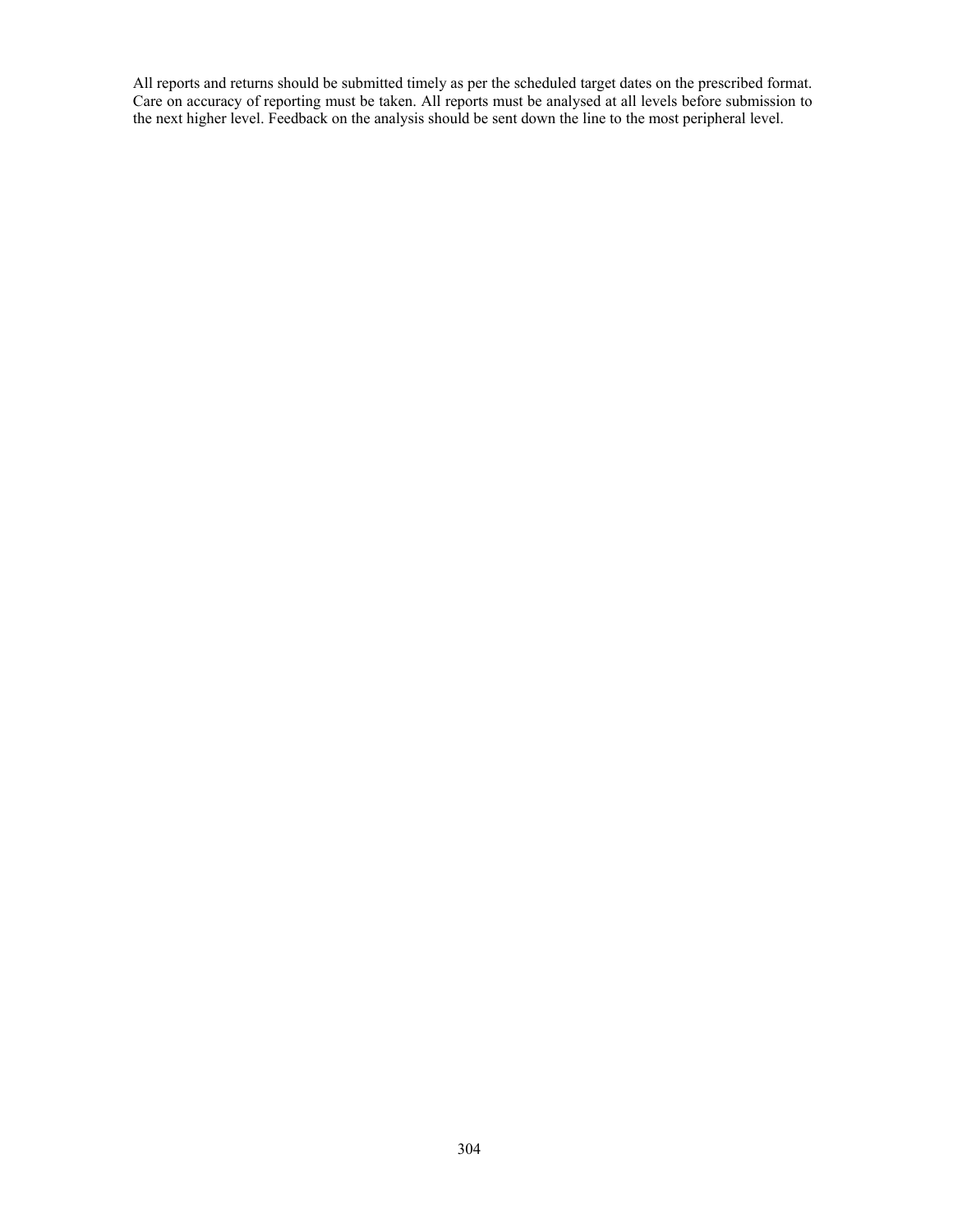## **Periodicity of the Family Welfare reports are as follows:**

| S.             | Name of the return                              | Periodicity      | Target date for submission to         |  |  |
|----------------|-------------------------------------------------|------------------|---------------------------------------|--|--|
| N <sub>0</sub> |                                                 |                  | <b>Board</b>                          |  |  |
| 1.             | Family Welfare Activities                       | Monthly          | by 15th of the following month        |  |  |
| 2.             | <b>Exceptional Sterilisation</b>                | Monthly          | In case of occurrence alongwith       |  |  |
|                |                                                 |                  | monthly return (if any)               |  |  |
| 3.             | Medical Termination of Pregnancy                | Monthly          | by 15th of the following month        |  |  |
| 4.             | National<br>Child<br>Survival<br>safe<br>and    | Monthly          | $-do-$                                |  |  |
|                | Motherhood Programme                            |                  |                                       |  |  |
| 5.             | Expenditure return (compensation only)          | Monthly          | $-do-$                                |  |  |
| 6.             | Condom distribution                             | Monthly          | $-do$                                 |  |  |
| 7.             | Oral Pills distribution                         | Monthly          | $-do-$                                |  |  |
| 8.             | Laparoscopic<br>$\&$<br>other<br>Tubectomy      | Quarterly        | by the end of the following month     |  |  |
|                | techniques with occurrence of death &           |                  |                                       |  |  |
|                | conception after sterilisation                  |                  |                                       |  |  |
| 9.             | Stock & Distribution of Nirodh                  | Quarterly        | $-do-$                                |  |  |
| 10.            | Detail report of conception after sterilisation | In<br>case<br>οf | to be submitted with quarterly return |  |  |
|                |                                                 | occurrence       | (S.No.6)                              |  |  |
| 11             | <b>Community Education Activities</b>           | Quarterly        | by the end of the following month     |  |  |
| 12.            | Miscellaneous Purpose Fund                      | Quarterly        | $-do$                                 |  |  |
| 13.            | Socio-demographic characteristics               | Yearly           | by the end of May                     |  |  |
| 14.            | Recanalisation statement                        | Yearly           | by the end of May                     |  |  |
| 15.            | Staff position                                  | Yearly           | $-do-$                                |  |  |
| 16.            | Updating of T.C.R. etc.                         | Yearly           | $-do-$                                |  |  |
| 17.            | Nomination for awards                           | yearly           | $-do-$                                |  |  |
| 18.            | Requirement of Nirodh, oral pills, IUD, etc.    | Yearly           | $-do-$                                |  |  |

Performance figures of sterilisation, IUD insertions, Oral pills and condoms acceptors should invariably be advised to Railway Board telephonically by 4th of the following month positively by the Dy.CMD(H&FW)

 (Railway Board's letters No.94/H(FW)/Misc. dated 6.2.95, 96/H(FW)/3/1 dated 2.4.97 and 97/H(FW)/3/1 dated 11.8.97)

#### **1422: Maintenance of records**

 To improve the quality of services and instill a sense of responsibility and accountability, proper record maintenance is essential. Essential records and registers should be maintained on prescribed formats.

(Railway Board's letter No.97/H(FW)/6/3 dated 14.4.97)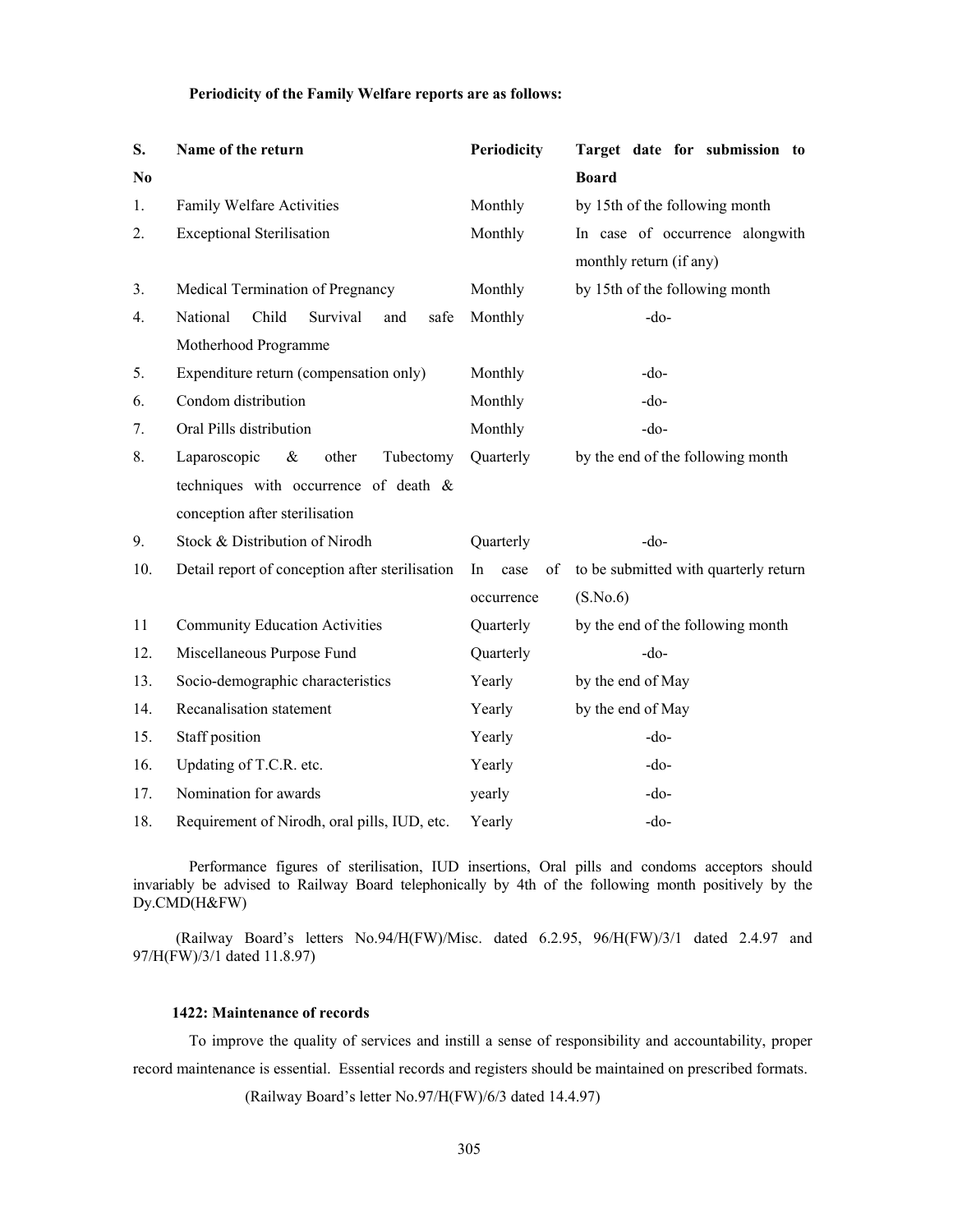Consent forms for sterilisation and IUD must be filled carefully and no column should be left blank in view of its medico-legal importance.

(Railway Board's letter No.97/H(FW)/10/7 dated 21.4.97)

# **1423 Awards**

 To promote the family welfare activities on the Railways, instill a sense of competition and to provide incentives to outstanding workers, several awards have been instituted for family welfare programme. They are:

1) Running Shield and a cash award of Rs.10,000 for best performance in Family Welfare on Zonal Railways.

- 2) Award for outstanding performance in FW for the DRM- Rs.1000/-
- 3) Best FW centre on Indian Railways (cash award of Rs.6000/-)
- 4) Second Best FW center on Indian Railways (cash award of Rs.4000/-)
- 5) Third Best FW center on Indian Railways (cash award of Rs.2000/-)

 Best doctors (Motivator and Surgeon), best Extension Educator, Best Field Worker and best senior subordinate are also awarded by each Zonal Railways

(letter No.96/H(FW)/2/1 dated 29.8.96 & 94/H(FW)/2/3 dated 2.12.94)

# **Section B**

# **1424: Child survival and safe motherhood programme**

The National Health Policy has set the following goals under this programme, to be achieved by 2000 AD.

- a) Reduction in Maternal Mortality to below 2 per 1000 live births.
- b) Reduction in infant mortality to less than 60 per 1000 live births.
- c) Reduction in child (1 to 4 years) mortality to 10 or less per thousand.
- d) Reduction in proportion of low birth weight babies (their weight less than 2500 gm) to 10% or less.

To achieve the above, the programme aims at

- a) Immunisation of all children and pregnant women against preventable diseases.
- b) Prophylaxis against anaemia due to Iron deficiency and blindness due to Vit.A deficiency.
- c) Oral rehydration therapy for control of deaths due to diarrhoeal diseases.
- d) Intensified programme for control of acute respiratory infections amongst children .
- e) Ensure safe deliveries by proper antenatal, natal and post-natal care in all pregnancies.

# **1425 Prophylaxis against nutritional anaemia among mothers and children**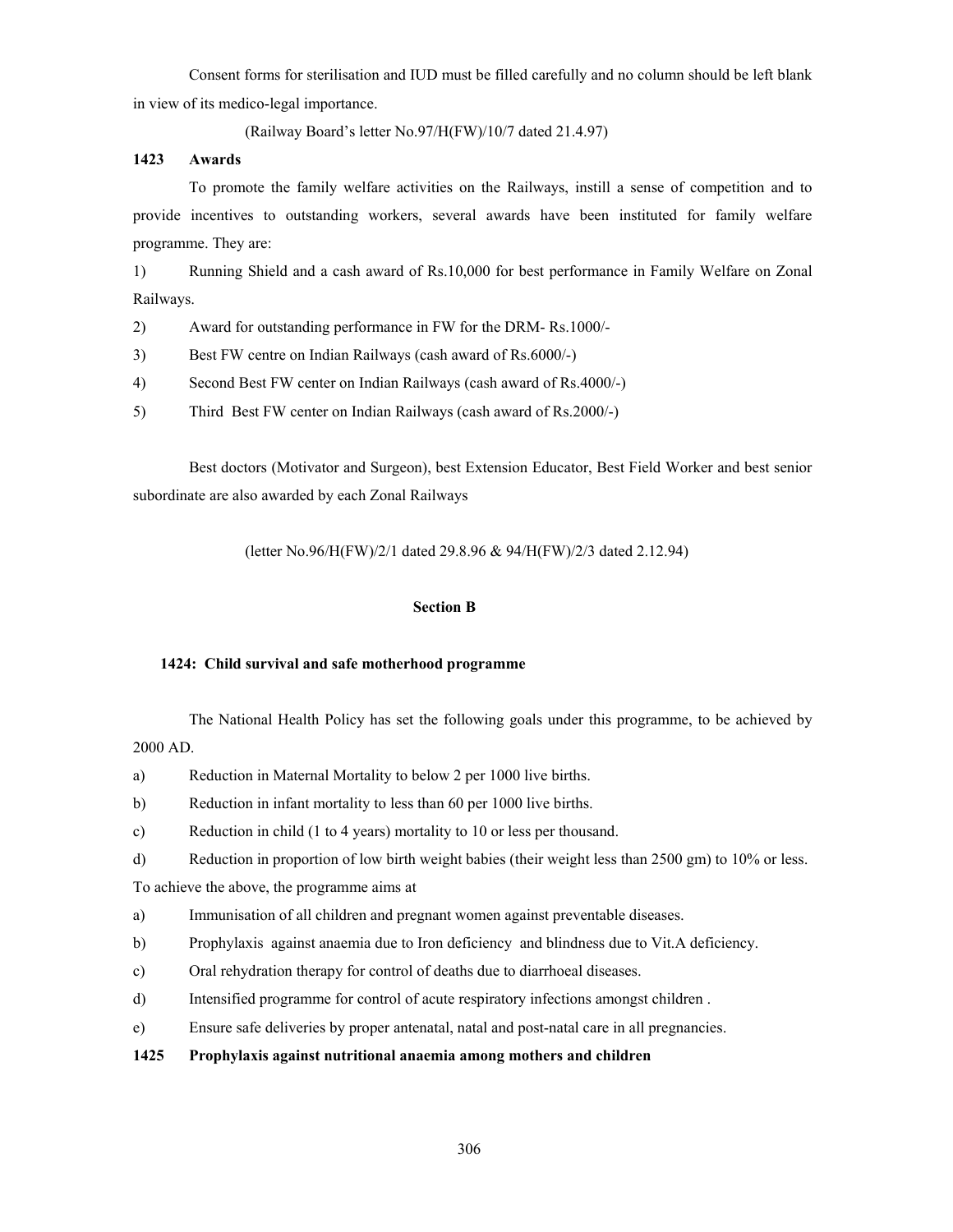One tablet of Iron and Folic acid containing 60mg of elemental iron and 0.5mg folic acid daily for a period of 100 days is given to expectant and nursing mothers and women who have accepted family planning methods to prevent nutritional anaemia.

For children, one tablet containing 20mg of elemental iron and 0.1 mg of folic acid is given daily for prophylactic management of borderline cases of anaemia. All frank cases of anaemia are however required to be given active anti anaemic treatment.

#### **1426 Prophylaxis against blindness due to Vit.A deficiency**

 Five doses of Vit.A are to be given to each child between 9 months to 3 years of age as per the following schedule.

- a) First dose of one lakh units at 9 months along with measles immunisation.
- b) Second dose of 2 lakh units at 16 months along with booster dose of DPT/OPV.
- c) Three more doses of 2 lakh units at 6 monthly intervals.

(Board's letter No.96/H(FW)/10/3 dated 9.4.96)

## **1427 Supply of MCH items**

Iron Folic acid and vitamin A is supplied to Railways from the local district Family Welfare Officer along with the vaccines. The monthly consumption report is to be given to the district authorities on prescribed format. The monthly MCH report to Railway Board will also include these figures. In no case should a child or mother suffer from nutritional deficiency even if it requires purchase of MCH items from Railway revenue when there is difficulty in timely supply of these items by the State Governments.

(Board's letter No.96/H(FW)/6/1 dated 23.7.97)

## **1428 Antenatal Care**

Antenatal Care must be given to all pregnant women. All hospitals and Health Units should nominate at least one day in a week for antenatal check up. A high intensity education campaign for safe motherhood should be followed up by intensive drives in the colonies for identification and referral of all antenatal cases to the hospitals/health units. Whenever specialist care services for high risk cases are not available, it would be important to identify institutions where cases needing specialist care are to be referred, e.g. Divisional/Zonal Hospitals. A special day for care of referred cases should be designated in each of the referral hospitals. On that day, services of specialist doctors should invariably be provided. Adequate publicity about the date for care of referred cases should be made.

 All cases of maternal mortality should be investigated for systems correction and prevention of such unfortunate episodes.

(Board's letter No.97/H(FW)/10/3 dated 28.5.97)

# **1429 Universal Immunisation Programme**

 The Expanded Programme on Immunisation (EPI) was started in 1978 with the objective of reducing the morbidity and mortality due to Diphtheria, Pertussis, Tetanus, Tuberculosis, Polio and Typhoid by making vaccination services available to all children and pregnant women. In 1985 measles was included. Subsequently Typhoid was eliminated. The programme was taken up as the Universal Immunisation Programme.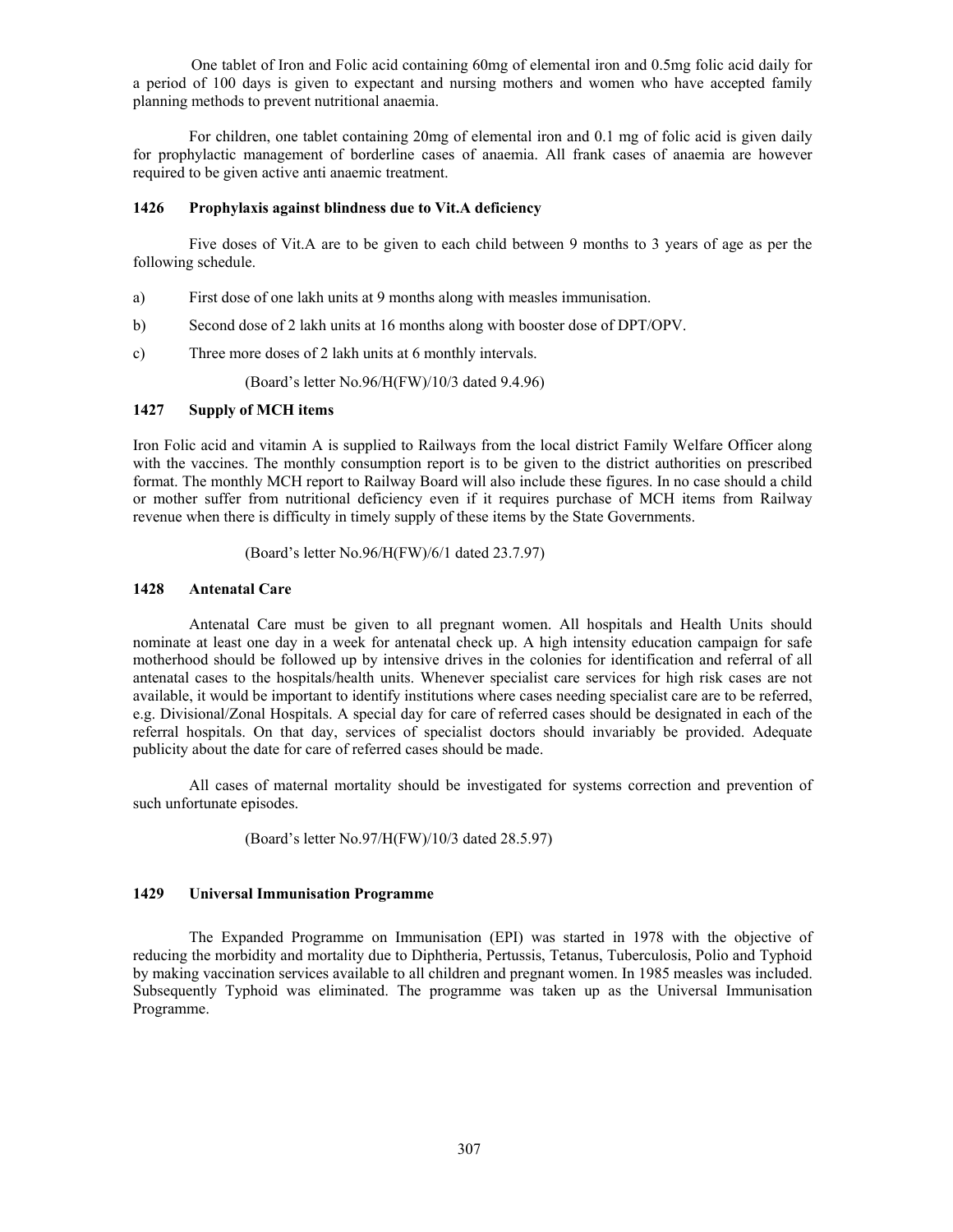## **NATIONAL IMMUNISATION SCHEDULE**

| <b>TO WHOM</b> | WHEN            | <b>VACCINE</b> | NO <sub>s</sub> . | <b>ROUTE</b>   |
|----------------|-----------------|----------------|-------------------|----------------|
| Women Infants  | Pregnancy $#$   | <b>TT</b>      | $2*$              | Intra-muscular |
|                | 6 wks-9 months  | <b>DPT</b>     | 3                 | Intra-muscular |
|                |                 | Polio          | 3                 | Oral           |
|                |                 | <b>BCG</b>     | $1**$             | Intra-dermal   |
|                | 9 to 12 months  | Measles        | 1                 | Sub-Cutaneous  |
|                | 16 to 24 months | <b>DPT</b>     | $1***$            | Intra-muscular |
| Children       |                 | <b>OPV</b>     | $1***$            | Oral           |
|                | 5 years         | DT.            | $2*$              | Intra-muscular |
|                | 10 years        | <b>TT</b>      | $2*$              | Intra-muscular |
|                | 16 years        | TT             | $2*$              | Intra-muscular |

\* give one dose if vaccinated previously.

\*\* if the child is born in the hospital, BCG vaccination may be administered after birth.

\*\*\* booster dose.

# As early as possible

 **NOTE:** Check label of the vial before use

DPT and Polio are given simultaneously. BCG can be given with DPT & Polio but on a different injection site from DPT. Measles vaccine is not given before 9 months of age (because of maternal antibodies). Interval between the doses of DPT/Polio should not be less than 4 weeks. If the child is brought late for subsequent dose, there is no need to restart the schedule but continue with the due doses. Older children may be given primary vaccination if not already immunised. In children older than 2 years DT. is given instead of DPT and above 6 years age TT instead of DT.. Malnutrition, low grade fever, mild respiratory diseases, diarrhoea and other minor illness are not a contraindication to vaccination. Do not deny vaccination unless absolutely necessary. OPV given in diarrhoea should not be counted and another dose is given at the first available opportunity.

Vaccines are effective only if a full course of a potent vaccine is given at the right age.

(Min. of H&FW letter No. Z-16025/1/87-EPI Dated 12.11.87 )

#### **1430 Cold Chain**

Cold Chain consists of maintenance of the required temperature for the vaccines from the manufacturer to the mother or child including during transportation and storage at each level. To ensure that the vaccine is potent, cold chain system is essential. Vaccines loose their potency to protect individuals from disease on exposure to heat or sunlight. Potency once lost can not be regained even if the vaccine is returned to the refrigerator or freezer. All vaccines remain good at temperatures  $+2^0$  to  $+8^0$  C. For long term storage measles and Polio vaccines are kept in sub zero temperatures. They may be kept in freezer but repeated freezing and thawing should not be done. DPT, DT.. TT & BCG should not be frozen. The vials of these vaccines should not be in direct contact of ice or ice packs. If the DPT  $\&$  TT is frozen, on shaking the vial the solution will not be uniform and small granules or floccules will be seen. Such vials should be discarded. The diluent, syringes and needles should also be cooled before use. The vaccines must always be transported in vaccine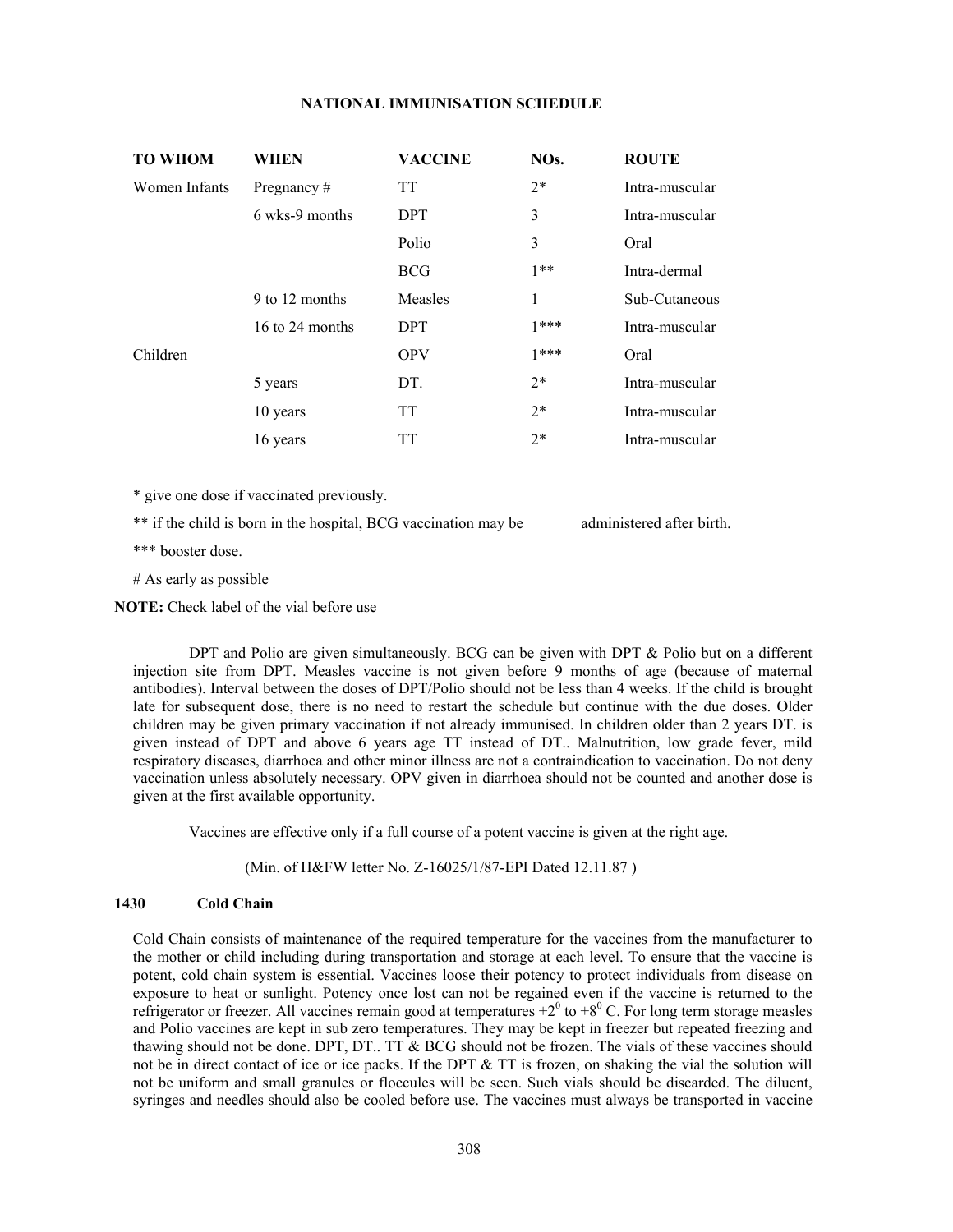carriers with frozen ice packs or thermocol iceboxes with at least 1/3 volume of ice. The storekeepers should not issue vaccines if proper vaccine carrier is not available with the person deputed to collect the vaccine.

 (Min. of H&FW letter No.T22011/2/87-UIP Dated 4.5.87 & 29.10.87 and No.T22020/1/87-UIP Dated 12.11.87)

# **1431 Cold chain equipment**

 Refrigerators, ice lined refrigerators, deep freezers, cold boxes, and vaccine carriers are the equipment used for carrying and storing vaccines. These equipment must be properly maintained.

#### 1) **To ensure proper storage of vaccines in a refrigerator and maintain its efficacy:**

Keep the refrigerator in a cool room away from direct sunlight and at least 10 cms away from the wall.

a) Keep the refrigerator on a horizontal level.

b) Fix the plug permanently to the socket.

c) Use a voltage stabiliser.

d) Keep the vaccines neatly with space between the stacks for circulation of air.

e) Keep the refrigerator locked and open it only when necessary.

f) Keep ice packs in the freezer and water bottles in the shelves not utilised for the storage of vaccines to

keep the temperature down for a longer period in case of power failure.

g) Defrost periodically.

h) Check the temperature twice a day and maintain a record, which should be supervised regularly. One dial thermometer should be kept in each fridge for this purpose.

i) Take remedial action if the temperature is not maintained within the prescribed limits.

- j) Tape a sheet of paper outside the refrigerator that tells anyone finding the refrigerator not working:
	- -Whom to contact

-Where to check for a blown fuse.

-Alternate place for vaccine storage.

k) not to open the door unless necessary.

l) not to keep vaccines in the door of the refrigerator. Polio and measles should be on the top shelf and DPT,

DT. and BCG on 2nd shelf.

m) Do not keep food or drinking water in the refrigerator.

n) Do not keep more than one month's requirements in health units and three months requirements at divisional hospital.

o) Do not keep "date expired vaccines."

 2) To maintain the required temperature by vaccine carriers, do not leave vaccine carriers in direct sunlight, use frozen ice packs, check for any cracks and holes, do not leave the lid open and keep the carrier clean and dry when not in use.

# **1432 Vaccine maintenance**

a) Open the vaccine carrier only when necessary and secure lid tightly after use.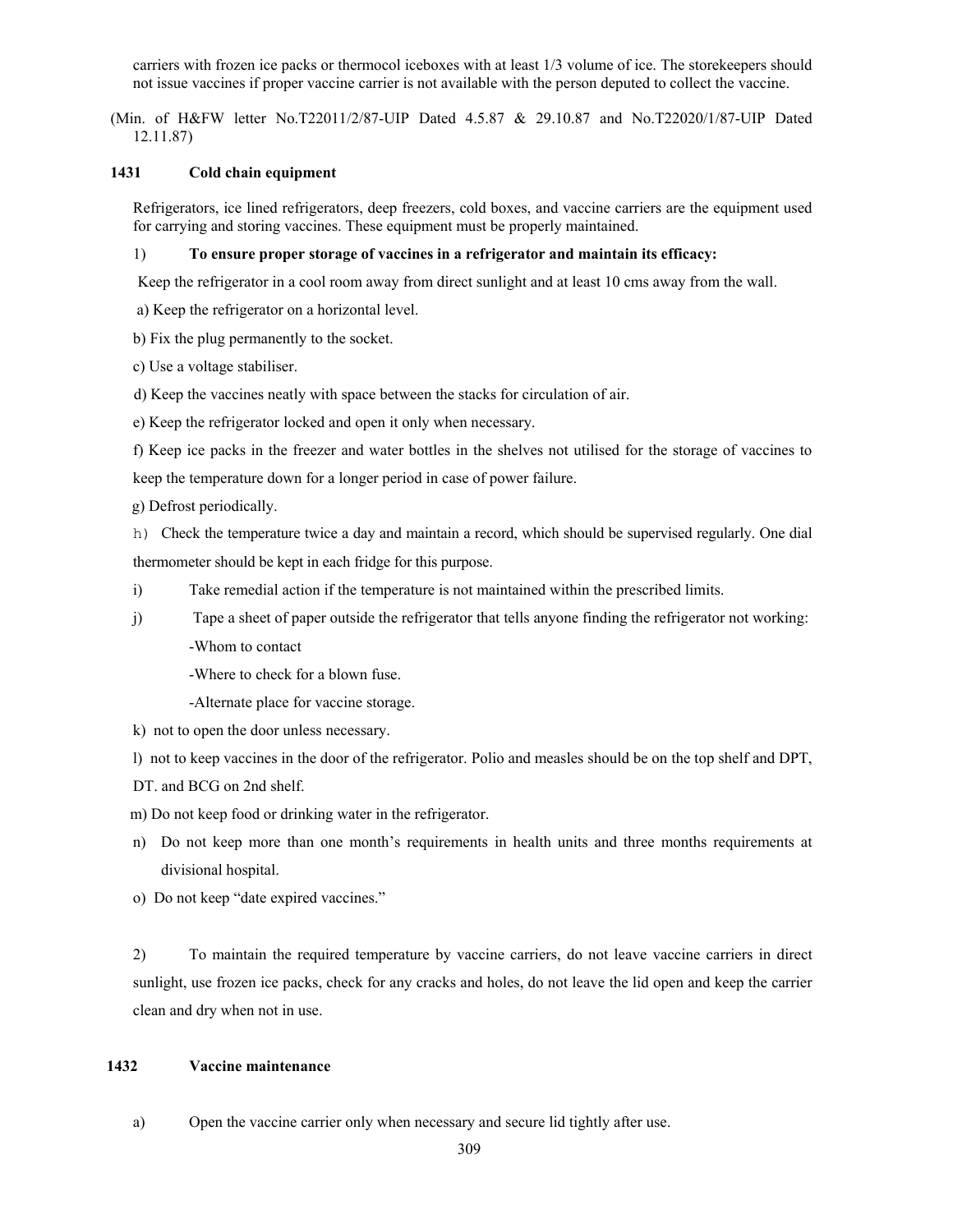- b) Wrap BCG ampoules in a foil or dark paper to protect from heat and light.
- c) Keep opened vaccine vial in a cup with ice or on ice pack while you immunise.
- d) Use reconstituted vials of Measles and BCG within four hours after which they must be discarded.

(Min. of H&FW letter No.T22011/2/87-UIP Dated 4.5.87 & 29.10.87)

e) First use the vaccines that were taken out for the last immunisation session but were not used. A special box in the refrigerator must be kept marked "returned". Put a rubber band if the vial was taken out once or two bands if taken out twice. Alternatively a cross on label or dots on vial may be put for identification. Then use the vaccines with nearest expiry date. Then use vaccines which have been in the refrigerator the longest. Expiry date vaccines should not be kept in fridge but discarded as "wasted".

## **1433 Quality control of vaccines**

 Oral Polio vaccine(OPV) has been taken as an indicator of quality of cold chain as this vaccine is the most heat labile vaccine. Random samples of OPV should therefore be sent periodically to the nearest vaccine testing institute. Vaccines must be picked from all levels and even opened vials can be sent. Ensure maintenance of cold chain during transport even when they are sent for testing of potency.

(Ministry of Health & FW letter No .T 22017/4/88 UIP dated 28.6.88)

## **1434 Immunisation Session**

a) Separate needle and separate syringe must be used for each injection

(Ministry of H & FW letter No. T 22020/7/87-UIP dated 29.4.97)

- b) Parents should be informed of the expected side effects so that they do not worry.
- c) Inform parents of the date of next visit.
- d) All vaccines should be available in all Health Units and hospitals so that the beneficiaries do not

have to visit different places for different vaccines.

e) The day and time of vaccination session should be fixed and should be prominently displayed and informed to the community.

f) All efforts should be made to hold session regularly as scheduled.

# **1435 Record keeping**

a) Immunisation cards in UNICEF pattern in local language should be issued to all children. The counter foil must be kept in the clinic till the child is completely immunised.

(Min. of H&FW letter No. M12014/54/88-UIP dated 1.9.88)

b) Immunisation register should be maintained as prescribed. It should be ensured that there are no dropouts from immunisation. High dropout rates are an indication of some problem in the area, which must be corrected immediately.

(Min. of H&FW letter No. M-12014/2/87-UIP dated 4.5.82)

c) Batch number and expiry dates of vials should be noted in the stock registers.

## **1436 Surveillance**

 To evaluate the success of the immunisation programme, surveillance of vaccine preventable diseases must be done. This should be reflected in the monthly returns. All cases of such diseases should be investigated and followed up including detailed history of previous vaccinations.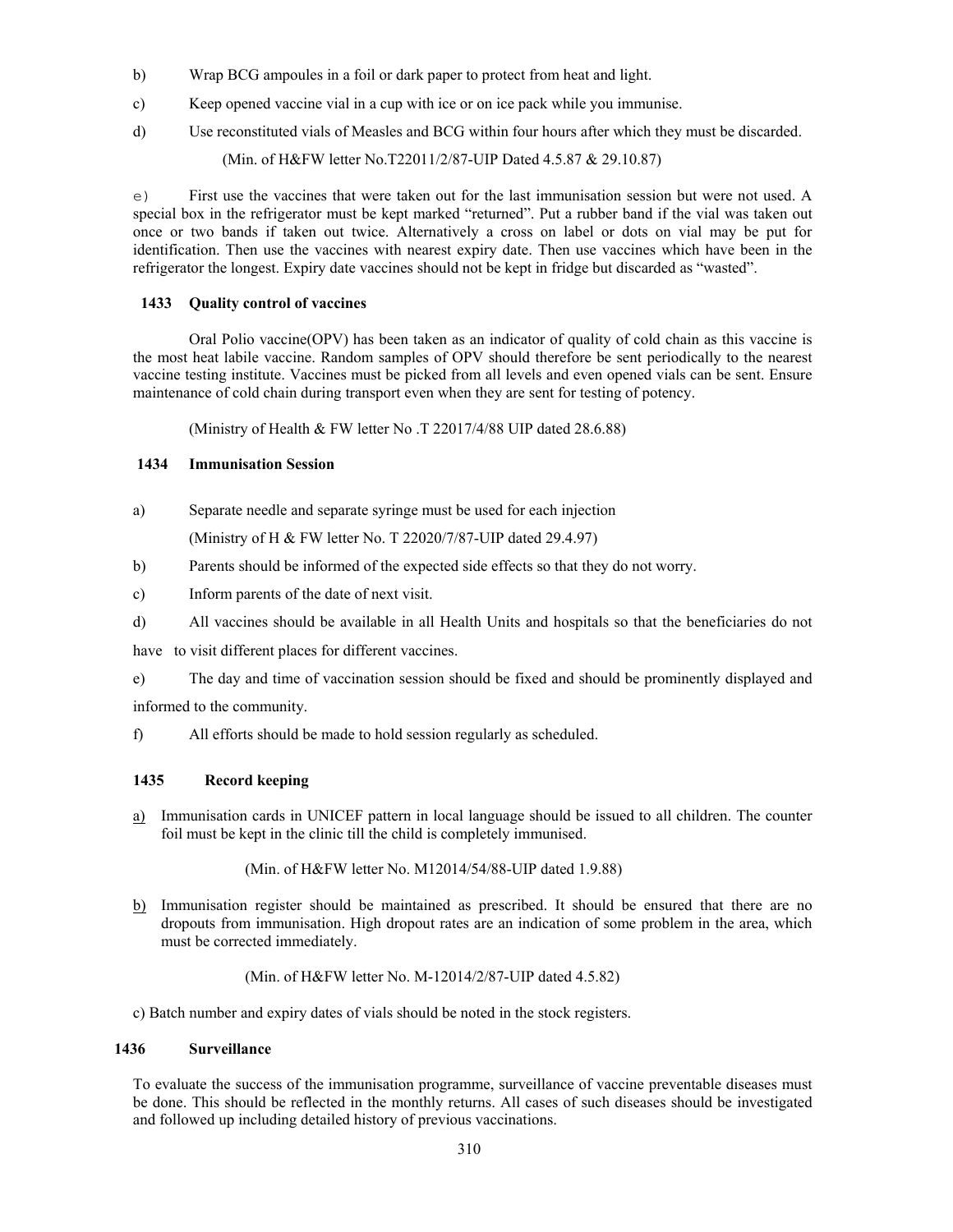All reports of untoward reactions/complications due to vaccinations should be immediately investigated to pin point the cause of reactions/complications so that specific corrective measures could be taken (Ministry of Health & FW letter Nio.160 25/14/87 UIP dated 25.1.87)

# **1437 Pulse Polio Immunisation Programme**

 The Government of India has decided to implement the strategy of National Immunisation days i.e. Pulse Polio Immunisation (PPI) beginning 1995 to achieve Polio Eradication by the year 2000. Extra doses of OPV are administrated simultaneously as a pulse to all children 0-5 years of age on two fixed dates, 6 weeks apart in the whole country.

 Railways are to cover all children in Railway premises on these days including difficult to reach remote areas like gang chawls and gang huts. Children on transit in long distance trains are also covered. Detailed planning is to be done well in advance to make this programme a success.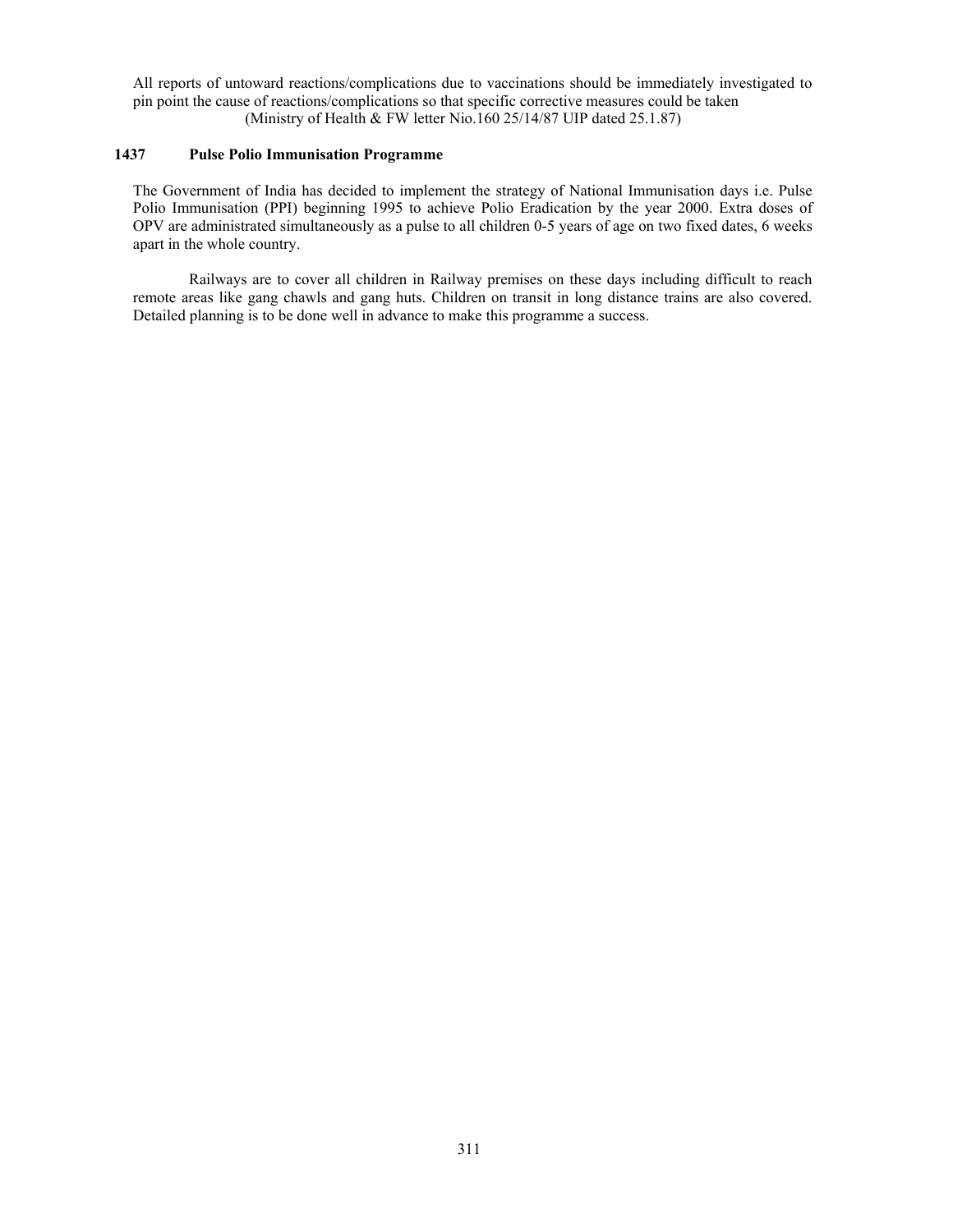#### **Annexure I**

#### **Form-I**

#### **(See Regulation 3)**

(Name and qualifications of the Registered Medical Practitioner

(In Block letters)

(Full address of the Registered Medical Practitioner)

|                                                                                                      |  |  | (Name and qualifications of the Registered Medical |  |  |                           |        |
|------------------------------------------------------------------------------------------------------|--|--|----------------------------------------------------|--|--|---------------------------|--------|
| Practitioner in block letters)                                                                       |  |  |                                                    |  |  |                           | (Full) |
| address of the Registered Medical Practitioner) hereby certify that I/We am/are of opinion formed in |  |  |                                                    |  |  |                           |        |
| good faith, that it is necessary to terminate the pregnancy of                                       |  |  |                                                    |  |  |                           |        |
| (full name of pregnant woman in block letters) resident of                                           |  |  |                                                    |  |  |                           |        |
|                                                                                                      |  |  |                                                    |  |  | (full address of woman in |        |

block letters) for the reasons given below.\*\*

 \*I/We hereby give intimation that I\*/we terminated the pregnancy of the woman referred to above who bears the serial No. \_\_\_\_\_\_\_\_\_\_ in the Admission Register of the Hospital/approved place.

Signature of Registered Medical Practitioner

Place:

Date:

Signature of Registered Medical Practitioners

\*Strike out whichever is not applicable.

\*\*Of the reasons specified (i) to (v) write the one which is appropriate.

i) In order to save the life of the pregnant woman.

ii) In order to prevent grave injury to the physical or mental health of the pregnant woman.

iii) In view of the substantial risk that if the child was born it would suffer from such physical or mental abnormalities as to be seriously handicapped.

iv) As the pregnancy is alleged by pregnant woman to have been caused by rape.

- v) As the pregnancy has occurred as a result of failure of any contraceptive device or methods used by married woman or her husband for the purpose of limiting the number of children.
- Note: Account may be taken of the pregnant woman's actual or reasonably foreseeable environment in determining whether the continuance of pregnancy would involve a grave injury to her physical or mental health.

Signature of the Registered Medical Practitioner

Place:

Date:

Signature of the Registered Medical Practitioners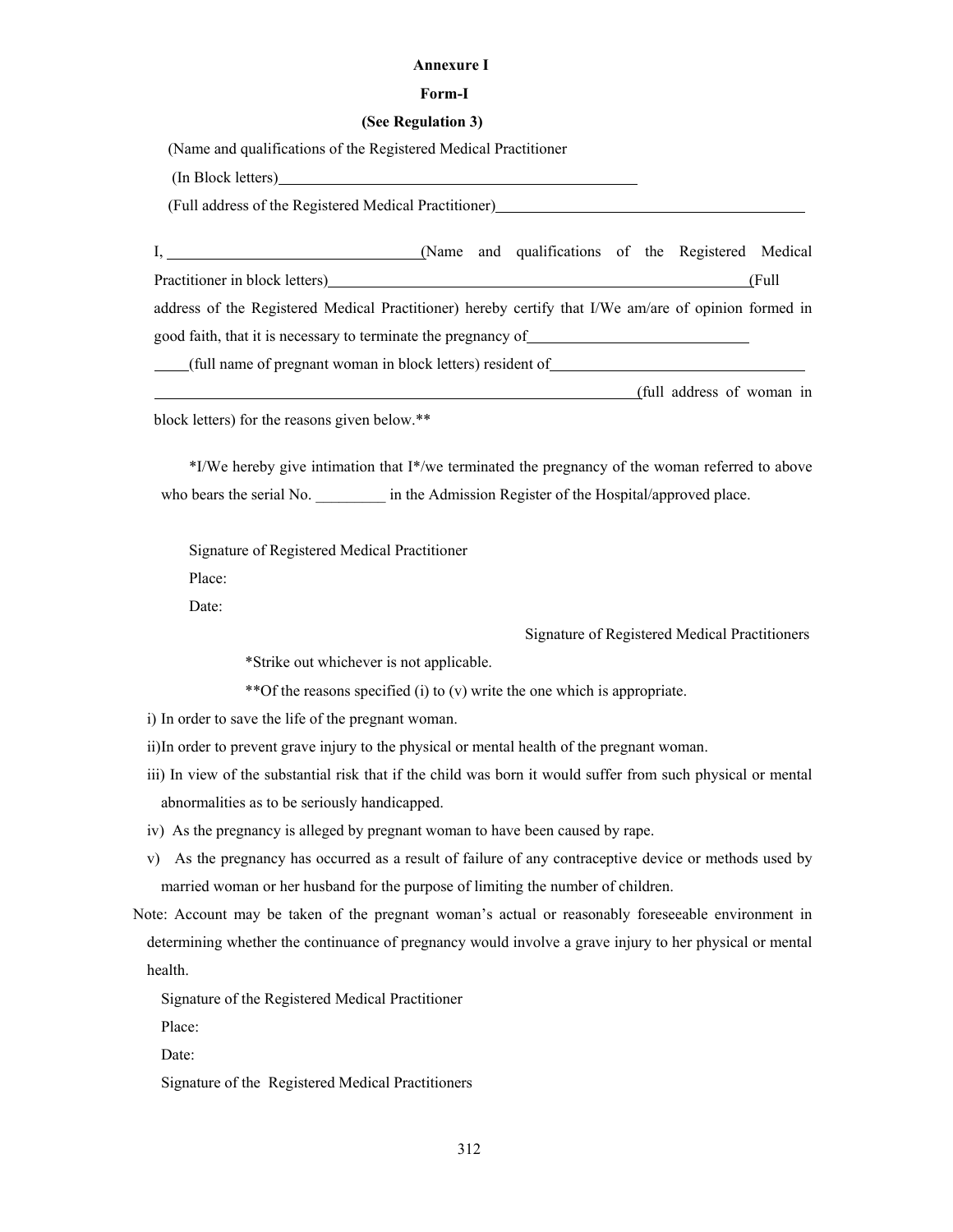# **Annexure II**

# **Form C**

|        | about years, of <u>second</u> years and the second second second second second second second second second second second second second second second second second second second second second second second second second second s  |                                              |  |  |
|--------|--------------------------------------------------------------------------------------------------------------------------------------------------------------------------------------------------------------------------------------|----------------------------------------------|--|--|
|        | (here state the permanent address) at present residing at <b>example 2016</b>                                                                                                                                                        |                                              |  |  |
|        | do hereby give my consent to the termination of my pregnancy, at <b>with the set of the set of the set of the set of the set of the set of the set of the set of the set of the set of the set of the set of the set of the set </b> |                                              |  |  |
|        | (state the name of place where the pregnancy is to be terminated).                                                                                                                                                                   |                                              |  |  |
|        |                                                                                                                                                                                                                                      |                                              |  |  |
| Place: |                                                                                                                                                                                                                                      |                                              |  |  |
| Date:  |                                                                                                                                                                                                                                      |                                              |  |  |
|        | Signature                                                                                                                                                                                                                            |                                              |  |  |
|        | (To be filled in by guardian where the woman is a lunatic or minor)                                                                                                                                                                  |                                              |  |  |
|        |                                                                                                                                                                                                                                      |                                              |  |  |
|        |                                                                                                                                                                                                                                      |                                              |  |  |
|        | <u> 1989 - Johann Stoff, deutscher Stoff, der Stoff, der Stoff, der Stoff, der Stoff, der Stoff, der Stoff, der S</u>                                                                                                                | do hereby give my consent to the termination |  |  |
|        |                                                                                                                                                                                                                                      |                                              |  |  |
|        | (place of termination of pregnancy)                                                                                                                                                                                                  |                                              |  |  |
|        |                                                                                                                                                                                                                                      |                                              |  |  |
|        |                                                                                                                                                                                                                                      |                                              |  |  |

Place: Signature

Date